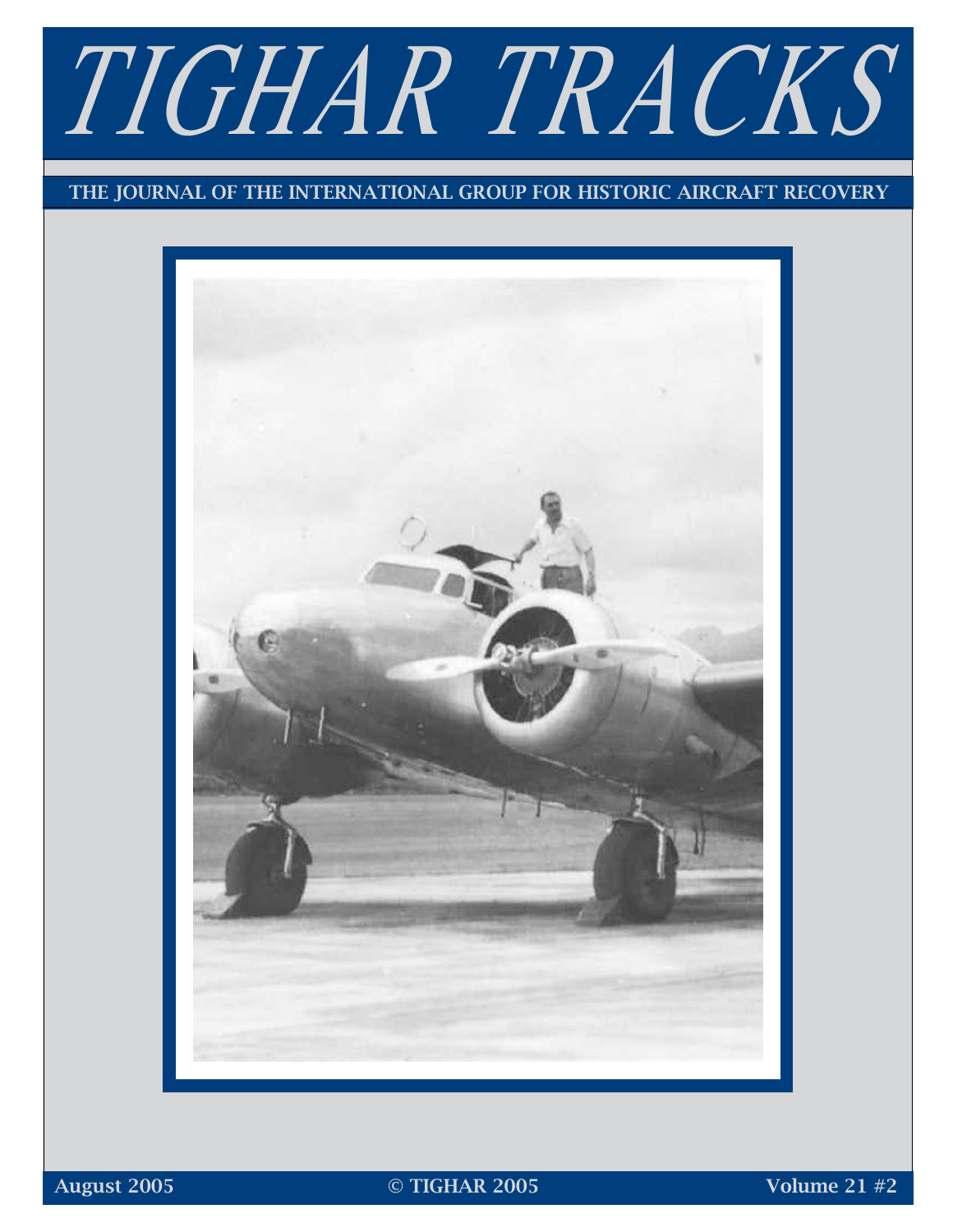

*… that they might escape the teeth of time and the hands of mistaken zeal.* – John Aubrey

STONEHENGE MANUSCRIPTS 1660

# About TIGHAR

TIGHAR (pronounced "tiger") is the acronym for The International Group for Historic Aircraft Recovery, a nonprofit foundation dedicated to promoting responsible aviation archeology and historic preservation. TIGHAR's activities include:

- Compiling and verifying reports of rare and historic aircraft surviving in remote areas.
- Conducting investigations and recovery expeditions in co-operation with museums and collections worldwide.
- Serving as a voice for integrity, responsiblity, and professionalism in the field of aviation historic preservation.

TIGHAR maintains no collection of its own, nor does it engage in the restoration or buying and selling of artifacts. The foundation devotes its resources to the saving of endangered historic aircraft wherever they may be found, and to the education of the international public in the need to preserve the relics of the history of flight.

*TIGHAR Tracks* is the official publication of The International Group for Historic Aircraft Recovery. A subscription to *TIGHAR Tracks* is included as part of membership in the foundation (minimum donation \$55.00 per year). The editors welcome contributions of written material and artwork. Materials should be addressed to: Editors, *TIGHAR Tracks*, 2812 Fawkes Drive, Wilmington, DE 19808 USA; telephone (302) 994-4410, fax (302) 994-7945; email tigharpat@mac.com. Photographs and artwork will be returned on request.

# Contents

# On the Cover

*Luke Field, Territory of Hawaii – 12:15 p.m., March 19, 1937 "The first indication that Miss Earhart might make use of Luke Field was a telephone message from Headquarters Wheeler Field at 11:15 a.m., March 19<sup>th</sup>, to the effect that Mr. Mantz was about to make a test flight of Miss Earhart's airplane and would land at Luke Field in about 30 minutes …(P)rovided he found the runway suitable Miss Earhart would make her take-off for Howland Island from this station."*

*Phillips Melville, Major, U.S. Army Air Corps Operations Officer Luke Field, T. H. Exhibit D – PROCEEDINGS OF A BOARD OF OFFICERS* 

*APPOINTED TO INVESTIGATE THE CRASH OF MISS AMELIA EARHART AT LUKE FIELD, 20 MARCH 1937 TIGHAR collection*

On the Web

# **http://www.tighar.org**

# Board of Directors

Arthur Carty Richard Cobb Richard B. Gifford Richard E. Gillespie Thomas F. King, Ph.D. Peter Paul Luce Russell Matthews Richard J. Reynolds John Sawyer, Chairman Patricia R. Thrasher H. Donald Widdoes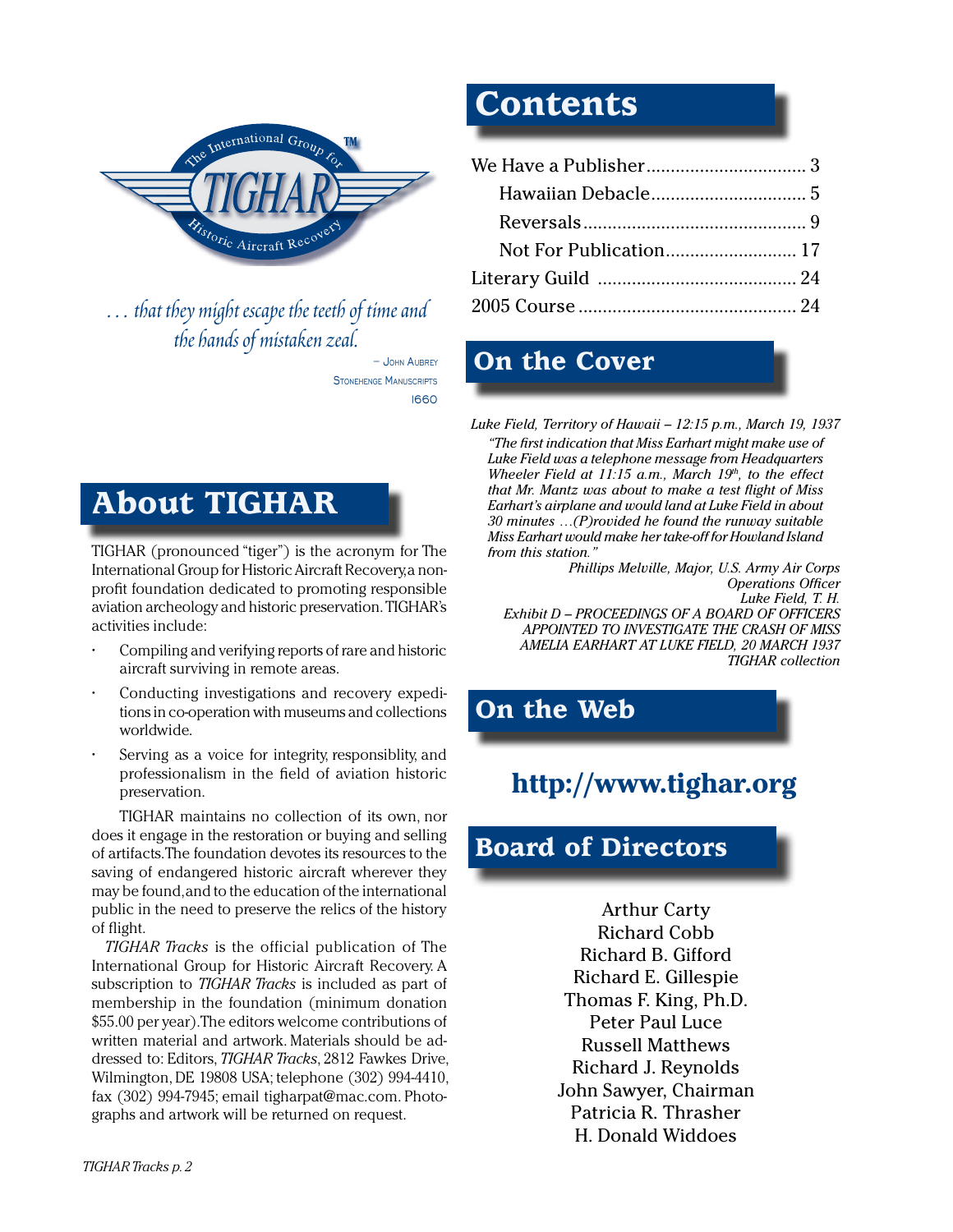# **We Have a Publisher**

TIGHAR is very pleased to announce that on July 27, 2005, we signed a contract with the United States Naval Institute Press for the publication of a book "outlining, analyzing and critiquing the U.S. Government's effort to locate Amelia Earhart in the weeks after her disappearance in July 1937 ….provisionally entitled *The Suitcase in My Closet – Uncovering the Key to the Amelia Earhart Mystery."*

Located on the campus of the United States Naval Academy, the United States Naval Institute was founded in 1873 "to provide an open forum for the exchange of ideas, to disseminate and advance the knowledge of sea power, and to preserve our naval and maritime heritage." The Naval Institute Press is the organization's book publishing arm and is regarded as one of the world's premiere publishers of historical works on nautical and aeronautical subjects.

When we decided to write a book that would tell the true story of Amelia Earhart's disappearance and the search that failed to find her, we realized that the facts we presented would contradict long-established conventional wisdom about famous people and legendary events. We knew the book would be controversial and we wanted a publisher who appreciated the difference between academic rigor and wanton revisionism.

We also knew that the book would be critical of some aspects of the U.S. Government's involvement in the flight, the search, and its aftermath. That meant finding a publisher whose endorsement would lend credibility to those judgments.

And finally, we knew all too well that books about what really happened to Amelia Earhart are almost as common as books about who really assassinated JFK. If TIGHAR's book was to stand out from the crowd, we would need a publisher who brought special stature to the project.

In the end, there was really only one choice, and we feel very fortunate to have been able to reach an agreement with exactly the publisher we hoped for. Our contract with the Naval Institute Press calls for the manuscript to be completed and delivered before the end of this calendar year. The finished work is targeted for release in time for the Christmas/New Years market of  $2006/2007$  – the  $70<sup>th</sup>$  anniversary year of the events described in the book.

The Naval Institute Press is, of course, aware that the semi-final drafts of the book's chapters are being serialized in *TIGHAR Tracks.* Like us, they recognize that the members of TIGHAR are providing valuable peer review as the writing and editing process continues. Just as important is the financial support donated through contributions to the TIGHAR Literary Guild.

This is your book. Please keep the corrections, the suggestions, and the checks coming.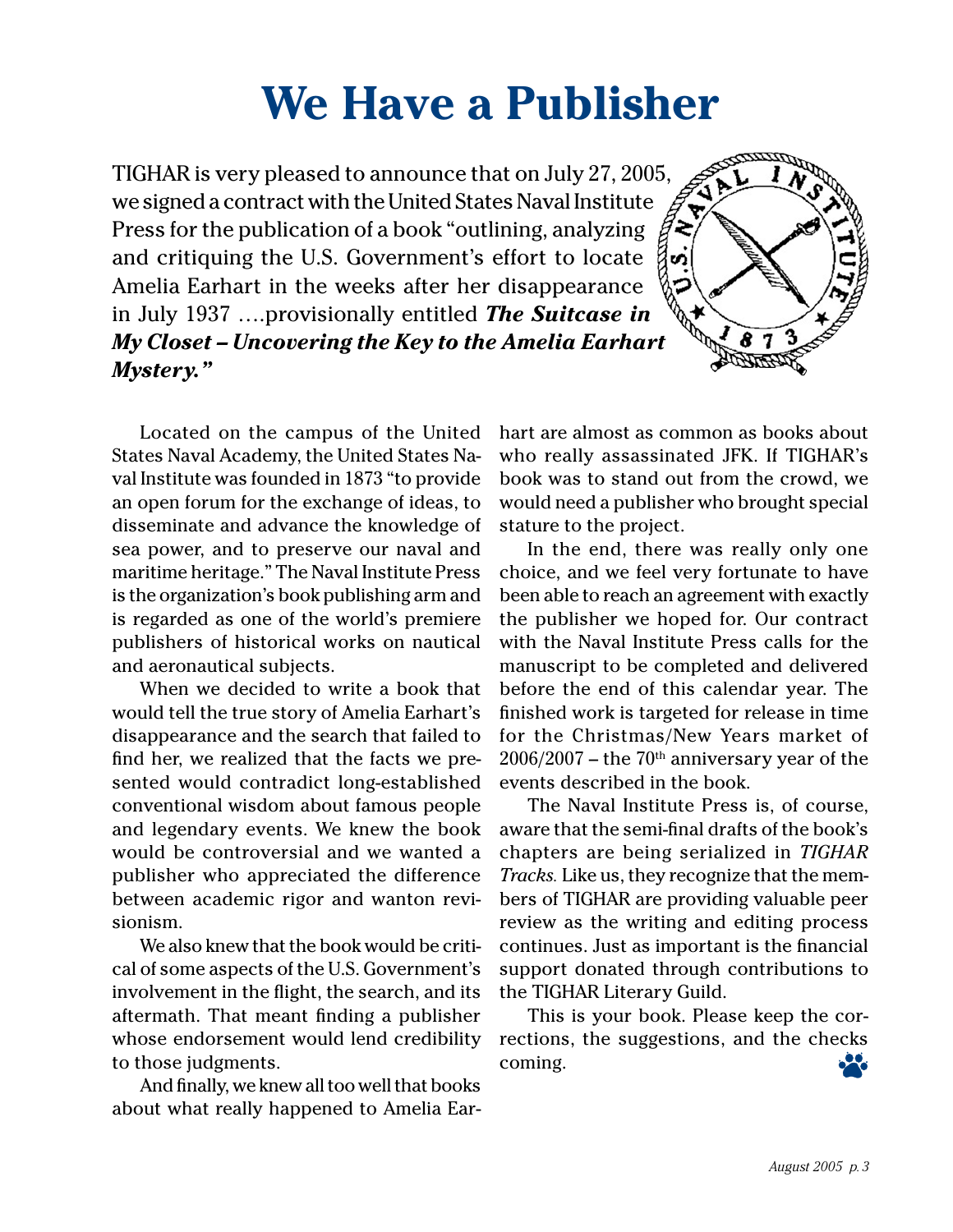# *... the suitcase in my closet*

**Uncovering the key to the Amelia Earhart mystery**

intease in my

*Betty's Notebook, page 57.*

Introduction (*TIGHAR Tracks* Vol. 21 #1)

### **PART ONE: LOSING AMELIA**

Chapter One – Kamakaiwi Field (*TIGHAR Tracks* Vol. 21, #1)

### Chapter Two – Hawaiian Debacle Chapter Three – Reversals Chapter Four – Not For Publication

Chapter Five – Stand To Sea Chapter Six – Denmark's A Prison Chapter Seven – We Must Be On You Chapter Eight – *Itasca* Alone Chapter Nine – Signs of Recent Habitation Chapter Ten – A Serious Handicap Chapter Eleven – Banquo's Ghost

### **PART TWO: A CRY IN THE NIGHT**

Chapter Twelve – Patterns Chapter Thirteen – Weeding The Field Chapter Fourteen – Synchronicity Chapter Fifteen – Where The Lines Cross Chapter Sixteen – The Haunted Women Chapter Seventeen – Laying The Ghost Chapter Eighteen – Finding Amelia Acknowledgements

#### **Appendix**

A quantitative analysis of the Post-Loss Radio Events.

The Introduction and Chapter One were published in the May issue of *TIGHAR Tracks*. If you did not receive your copy, please give us a call and we'll be happy to send one to you.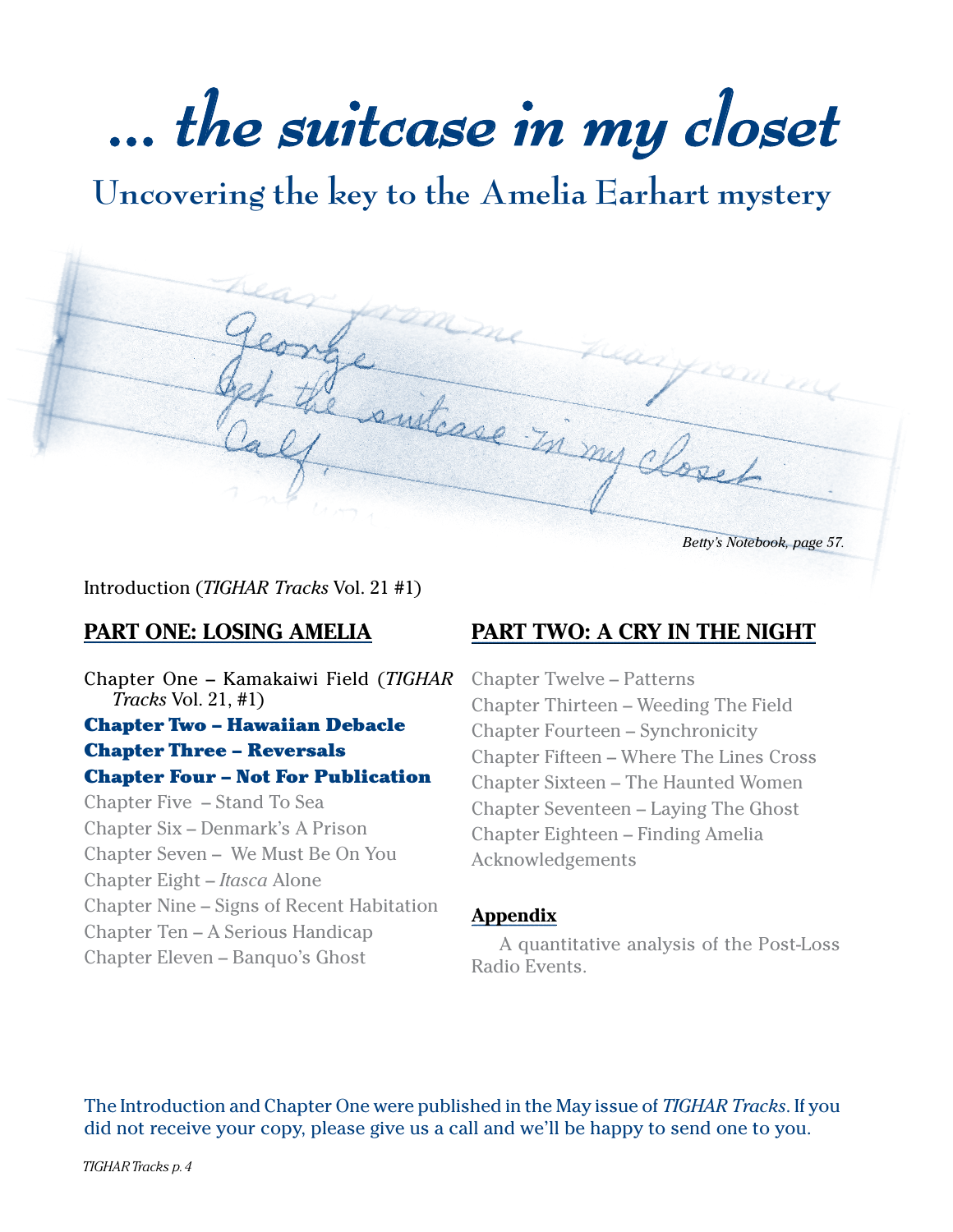### Chapter 2

# *Hawaiian Debacle*

The Electra landed at the Army's<br>
Wheeler Field early on the morning<br>
of March 18, 1937, having set a new<br>
record of 15 hours and 47 minutes<br>
for the trip despite mechanical difficulties. Wheeler Field early on the morning of March 18, 1937, having set a new record of 15 hours and 47 minutes Upon arrival, Mantz told Lieutenant Kenneth Rogers, the Air Corps Engineering Officer, that for roughly the last half of the flight the propeller on the right-hand engine had been stuck at a fixed angle of pitch. He also said that the generator had stopped showing a charge due to a failure in the electrical control box. After a brief photo session, Mantz, Earhart, Manning, and Noonan left the airfield "with no word whatsoever as to what was to be done to the plane in the way of service or check-over." The previously announced plan had been for Earhart, Manning, and Noonan to take off from Wheeler on the flight to Howland Island at 10 p.m. that night, so Lt. Rogers and the local Pratt & Whitney service representative, Wilbur Thomas, "took it upon themselves to do what is usually done to put an airplane in suitable condition for the continuance of such a flight."1 They changed the oil, cleaned and gapped the spark plugs, and performed a number of other routine checks. Nothing was wrong with the control box. The problem was that the current control had been improperly set resulting in a blown fuse. In servicing the propellers they found that both hubs took a surprising amount of grease even though there was no sign of a leak.

At 2:45 p.m. William Miller, back in Oakland, informed all government agencies supporting the flight that "Miss Earhart has postponed her departure from Honolulu to Howland Island 24 hours on account of weather."2 However, in his later report to the Chief of Naval Operations, the Navy aerological officer (meteorologist) who prepared the forecast said that he had predicted "favorable flying conditions over the entire route, except for cloudiness and showers near Pearl Harbor. It is understood that her delay was occasioned by other reasons."3

About the time that Miller was sending notification of the postponed departure, and just as Lt. Rogers and Mr. Thomas were about to run up the Electra's engines to see if the grease had fixed the propeller problem, Paul Mantz returned to the airfield and was briefed on the work that had been done. Mantz performed the run up himself and found that the right-hand prop still would not change pitch. The airplane was shut down and rolled into the hangar where Army mechanics partially disassembled the hub and found that the blades were "badly galled and frozen in place." The failure was judged to be "due to improper or insufficient lubricant." It was the opinion of some of the technicians that "the hubs were nearly dry when the plane left the mainland."4

The propellers from both engines were taken across town to the Air Corps Hawaiian Air Depot at Pearl Harbor's Luke Field for overhaul, and at 4:18 p.m. the Coast Guard notified its ships that "Earhart plane will probably take off late tomorrow afternoon, Friday, March 19<sup>th</sup>, according to latest information just received and authentic."5

At the Depot, Lt. Donald Arnold consulted with Mantz, who said that the propeller malfunction had first occurred immediately following a brief encounter with icing conditions. Upon disassembling the hub Lt. Arnold found that a "soft putty-like compound" had been used to lubricate the hub. This material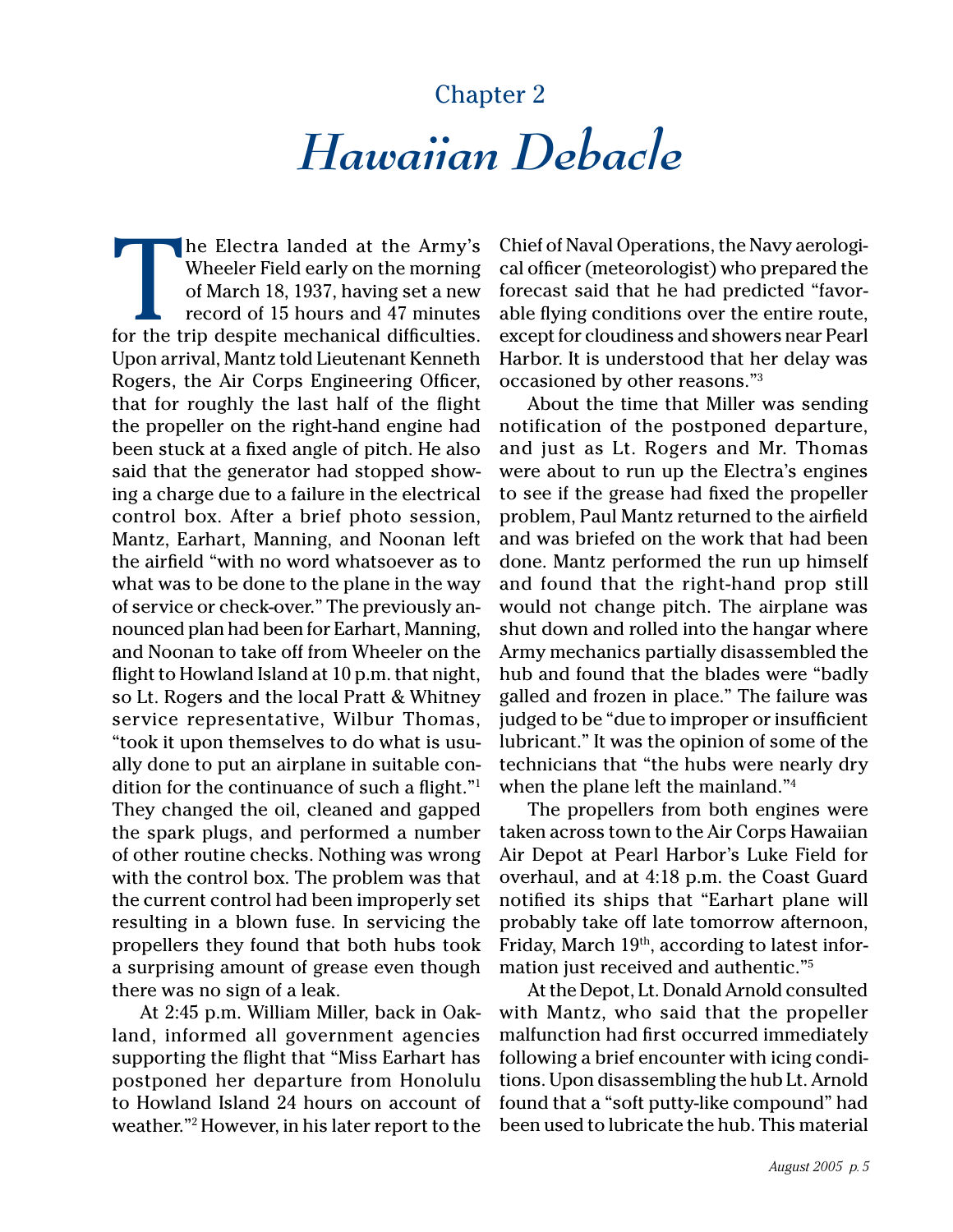was much thicker than the grease used on Army aircraft and Arnold was of the opinion that the icing conditions encountered during the flight had rendered the lubricant useless, resulting in the seized blades.<sup>6</sup> Mantz left the Depot but telephoned at 7 p.m. that evening with the news that Miss Earhart might want to depart as early as eight or nine o'clock the next morning. The work continued into the night and at 2 a.m. the overhauled props were returned to Wheeler Field where Lt. Rogers had kept his men standing by to put them back on the airplane. "When the installation had been completed and the cowlings safetied and checked, the crew retired for a much needed three hours sleep. The crew and the Engineering Officer were back on alert at seven in the morning but found they could have used the time for sleep to advantage when none of the Earhart party arrived until nearly eleven o'clock."7

The Earhart party that arrived did not include Earhart, or Manning, or Noonan. It was Paul Mantz, who showed up with his fiancée Terry Minor and his friend Chris Holmes in tow. Mantz was recently divorced and had flown to Hawaii with Earhart, in part, to join his fiancée. Christian R. Holmes was an heir to the Fleischmann Yeast fortune and was letting the Earhart party use his beach house at Waikiki.

Mantz ran up the engines and found that both propellers appeared to be functioning properly. He informed the Army personnel at Wheeler that he and his guests were going to take the plane up for a test flight and then land at Luke Field, a shared Army/Navy airstrip on Pearl Harbor's Ford Island, to see whether that airport's 3,000 foot paved runway might be more suitable for Amelia's departure than Wheeler's sod field. The weather forecast for the route to Howland still looked good but there remained the possibility of local showers in the Honolulu area. Mantz undoubtedly wanted to avoid the delays the muddy field at Oakland had imposed and this time there should be no bu-

reaucratic obstacle to a last-minute airport change. The Army was accommodating but this was the first indication they had that Earhart might want to use Luke Field. The Operations Officer at Luke was notified and "steps were immediately taken to recall all airplanes and clear the airdrome." Mantz landed the Electra there at noon and announced that the machine was "performing excellently." He said that Miss Earhart would definitely be making her takeoff from Luke Field but her time of departure would depend entirely upon the weather. After making arrangements with Lt. Arnold to have the airplane serviced and fueled for the Howland flight, Mantz left with his guests at 1:30 p.m.<sup>8</sup>

A little over an hour later Mantz got a phone call from Lt. Arnold. There was a problem with the fueling. The Standard Oil truck with Earhart's gasoline had arrived at 2:30 and fueling had begun using a chamois strainer to check for contamination. "Considerable sediment" was observed which, upon closer inspection, appeared to be flakes of rust. The fueling was immediately halted and Arnold made the call to Mantz. Paul's solution was to ask that the fueling proceed using Army gas and permission was granted. Arnold then put Mantz on the phone with the Standard Oil representative to work out the details but "considerable arguing and wrangling" ensued. When Arnold took the phone again, Mantz said he was coming to the airport and to not do anything until he got there. There was clearly going to be no late afternoon departure for Howland and at 3:45 p.m. the *Shoshone*, standing by at Howland, received a message from Fleet Air Base, Pearl Harbor, that "Miss Earhart expects to depart 24:00 (midnight) today or daylight tomorrow, Saturday, depending on weather."9

While they waited for Mantz to arrive, the Standard Oil rep made a number of suggestions about how they might go ahead and fuel the airplane, but Arnold informed him that "the Air Corps had no interest in the matter whatsoever and that [Lt. Arnold] had neither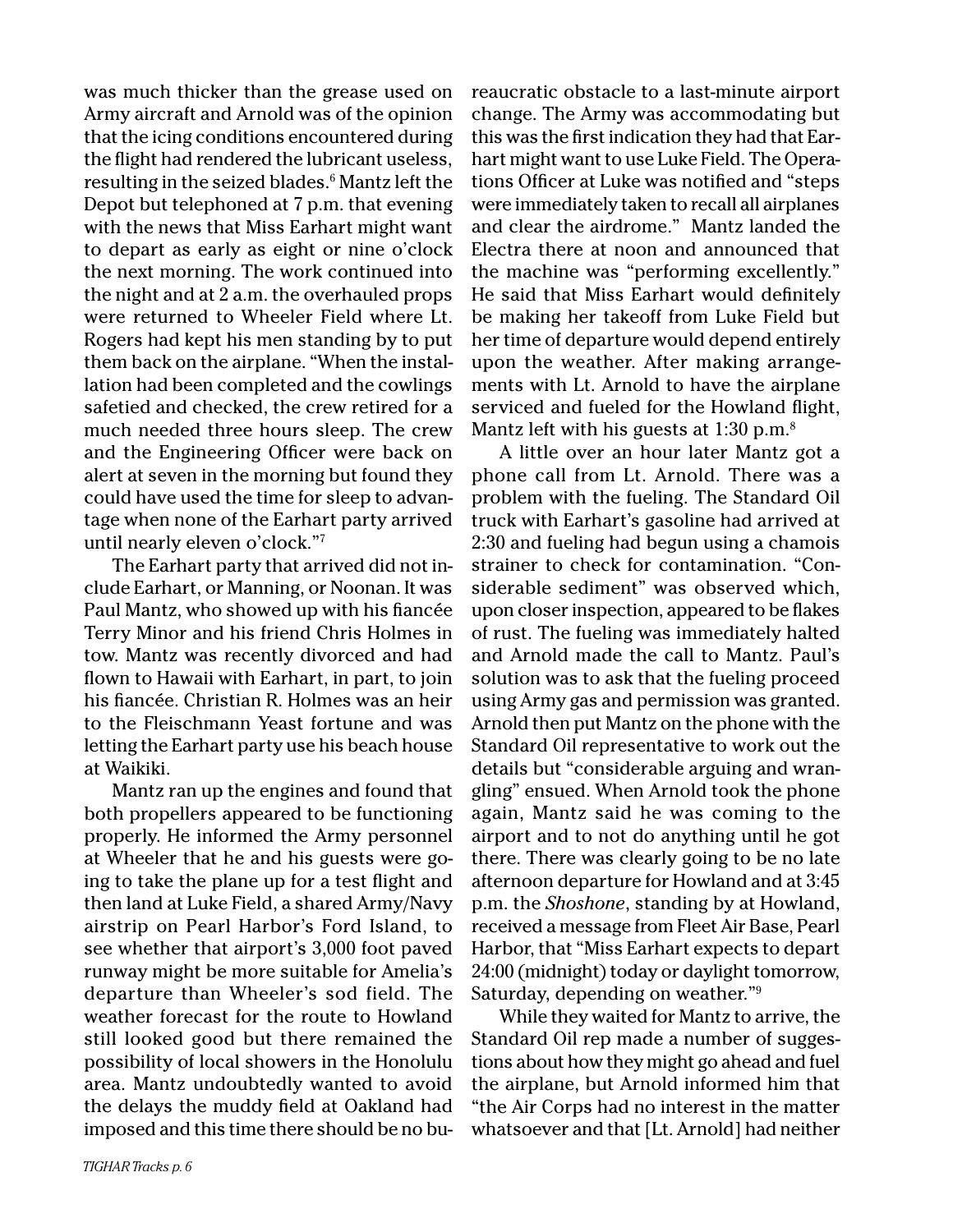official nor personal authority in connection with the flight, the crew, or the sponsors, and must wait for Mr. Mantz." At 4:15 Mantz arrived and some Standard Oil gas was put through the chamois strainer. Sediment was present. "The Standard Oil representative argued with Mr. Mantz that the dirt was already in the chamois and did not come from his tank. Mr. Mantz procured a new chamois and another test showed signs of sediment." The fueling of the Electra was completed using Army Air Corps gasoline and the plane was locked in the hangar at  $7:30$  p.m.<sup>10</sup>

That afternoon Amelia wrote a long article for the next day's Honolulu papers with a detailed explanation of how weather conditions had forced her to delay her departure. The plane's engines were "having a mechanical rub-down to keep them in perfect condition." She told her readers, "I went to Wheeler Field early yesterday morning to ride over the takeoff area. I changed the takeoff from Wheeler to Luke Field by permission. Wheeler is being improved and worked, and is temporarily rough in spots. Luke Field has a 3,000 foot hard surface runway which is adequate to my needs and would save the landing gear from the beating it would have on rough ground." She explained that, in consultation with her navigators, a dawn takeoff had been rejected because the trip was expected to take about twelve hours and the plane must arrive at Howland in daylight.<sup>11</sup>

Nonetheless, at 9:30 that night the Operations Officer at Luke Field received word "that the takeoff was scheduled at dawn and that Miss Earhart and her party would arrive at Luke Field about 3:30 a.m., March 20th."12 It was closer to 4:30 a.m. when Earhart, Mantz, Manning, Noonan, and several reporters arrived. Mantz did the preflight inspection and warmed the engines while Amelia and the navigators went to a back room in the hangar to review the charts and weather forecasts. After a brief discussion with Mantz she announced that she would wait for daylight before taking off. At 5:30 a.m. the engines were again started. "Captain Manning and Mr. Noonan took their places and at 5:40 she taxied out."<sup>13</sup>

Later that day, Amelia Earhart watched the blue Pacific slide by below, not from the cockpit of her airplane but from the deck of the passenger liner Malolo carrying her and her crew back to California. The Electra lay wrecked on a trailer in the same Luke Field hangar where it had been secured the night before. Before sailing she had written another article for the Honolulu newspapers.

"Witnesses said a tire blew out. However, after studying the tracks carefully I believe that that may not have been the primary cause of the accident. The right shock absorber, as it lengthened, may have given way. … There was no indication that anything was off normal until something happened on the right side."<sup>14</sup>

The investigating board of Army officers concluded that "after a run of approximately 1,200 feet the airplane crashed on the landing mat due to the collapse of the landing gear as a result of an uncontrolled ground loop; the lack of factual evidence makes it impossible to establish the reason for the ground loop."15 There was no fire and there were no injuries, but the damage to the aircraft was extensive. Amelia was undaunted.

My present wish is to follow through as soon as the plane and engines are reconditioned. May I express my thanks to all who have been standing by so faithfully and warn them that I shall ask their cooperation again?<sup>16</sup>

Amelia Earhart made good on her warning and, a little over three months later, another Coast Guard cutter stood by at Howland Island waiting and hoping that this time her luck would be better.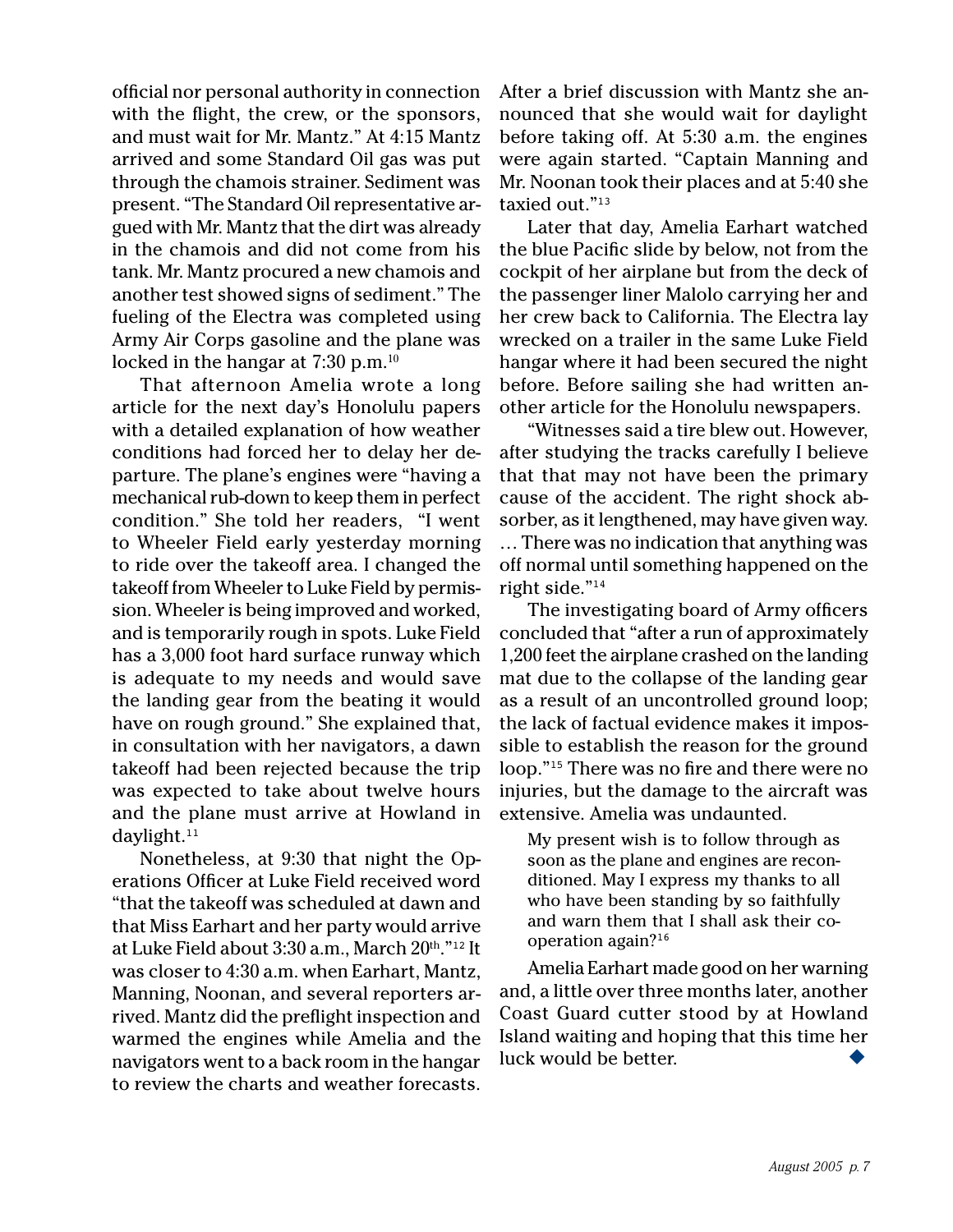### **Notes**

- <sup>1</sup> U.S. Army Proceedings, Investigation of Earhart Crash, Luke Field, March 20, 1937. Exhibit B Work Performed.
- <sup>2</sup> Message from Miller to CinCus, et al. March 18. 1937.
- <sup>3</sup> Memorandum from Lt. Arnold E.True to CNO. Naval Historical Center archives SECNAV 1315-1544 (as cited in Lovell ).
- 4 U.S. Army Proceedings, Investigation of Earhart Crash, Luke Field, March 20, 1937. Exhibit B Work Performed.
- <sup>5</sup> Message from Commander, Hawaiian Section to USCG Taney and Shoshone. March 18, 1937.
- <sup>6</sup> U.S. Army Proceedings, Investigation of Earhart Crash, Luke Field, March 20, 1937. Exhibit E Depot Report.
- 7 U.S. Army Proceedings, Investigation of Earhart Crash, Luke Field, March 20, 1937. Exhibit B Work Performed.
- <sup>8</sup> U.S. Army Proceedings, Investigation of Earhart Crash, Luke Field, March 20, 1937. Exhibit D Luke Field Operations.
- <sup>9</sup> Message from Fleet Air Base, Pearly harbor to USCG Shoshone, March 19, 1937.
- <sup>10</sup> U.S. Army Proceedings, Investigation of Earhart Crash, Luke Field, March 20, 1937. Exhibit E Depot Report.
- <sup>11</sup> U.S. Army Proceedings, Investigation of Earhart Crash, Luke Field, March 20, 1937. Exhibit O Newspaper Clippings./
- <sup>12</sup> U.S. Army Proceedings, Investigation of Earhart Crash, Luke Field, March 20, 1937. Exhibit D Luke Field Operations.
- <sup>13</sup> U.S. Army Proceedings, Investigation of Earhart Crash, Luke Field, March 20, 1937. Exhibit D Luke Field Operations.
- <sup>14</sup> U.S. Army Proceedings, Investigation of Earhart Crash, Luke Field, March 20, 1937. Exhibit O Newspaper Clippings.
- <sup>15</sup> U.S. Army Proceedings, Investigation of Earhart Crash, Luke Field, March 20, 1937. Findings.
- <sup>16</sup> U.S. Army Proceedings, Investigation of Earhart Crash, Luke Field, March 20, 1937. Exhibit O Newspaper Clippings.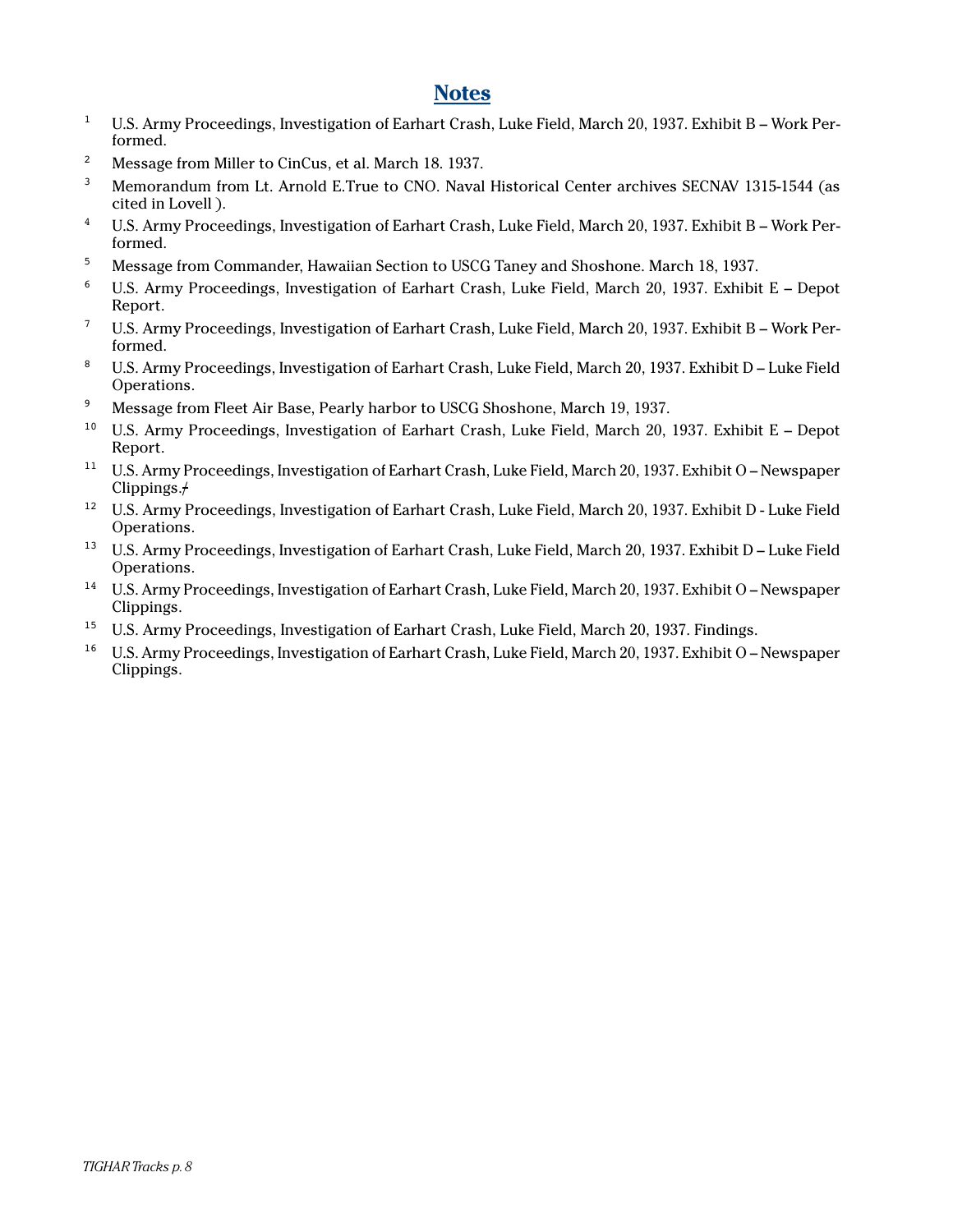# Chapter 3

# *Reversals*

**I** tasca spent most of the night of July 1, 1937, drifting on the dark ocean just to the west of Howland, the island's surrounding reef being too steep to permit anchoring. At 2:39 a.m. the deck log *tasca* spent most of the night of July 1, 1937, drifting on the dark ocean just to the west of Howland, the island's surrounding reef being too steep to recorded "ahead one third speed on course 95°" as the ship moved closer to the island in anticipation of the coming dawn and the arrival of Amelia Earhart. In the narrow radio room high on the top deck, the ship's Chief Radioman listened for the first call from the approaching plane. Below, the crewmembers not on watch and the thirty-two guests aboard for this historic cruise slept, or tried to. Among them was one man who had more than the heat and humidity to blame for any sleeplessness he may have suffered.

As the head of the Interior Department's American Equatorial Islands project, Richard Black was the official leader of the expedition. His responsibilities were to service the colonists and act as "coordinator of governmental assistance to Earhart flight as regards Howland Island."1 He had waited here for Amelia before. In March he had led the mission to the islands aboard *Itasca's* sister ship, USCG *Shoshone*, a trip that had been fraught with tension and frustration. Heroic efforts had been made to get the airfield finished in time for the Electra's expected arrival, only to have the date repeatedly postponed. When Amelia's flight from Hawaii finally began, it ended on the runway with a wrecked airplane. That same day, George Putnam, in California, had sent a message to Black aboard the *Shoshone* waiting at Howland.

Telephoning from Honolulu before boarding the Malolo, Miss Earhart asked me to send a message directly to Howland Island to tell you how sorry she is to break that engagement for tonight to which she had looked forward. She is sorrier for the trouble she has given you and the Coast Guard and Commerce officers and personnel with you. She is going to try again and next time hopes to be less of a nuisance.<sup>2</sup>

Two days later Black received a message from Bureau of Air Commerce liaison William Miller telling him that the airplane was being shipped to the Lockheed factory in California for repairs and that Earhart would begin her World Flight again from Oakland in six to eight weeks.<sup>3</sup>

On March 20th, the day of the accident, Putnam also sent a telegram to Secretary of Commerce Daniel C. Roper conveying Amelia's "deepest appreciation for the generous cooperation given her by the Department of Commerce." AE was "sorry for all the trouble" and wanted the Secretary to know that she "intends to try again when repairs are completed and next time hopes to be less of a nuisance to all concerned." The telegram ended with a special plea. "Especially I want to add that Bill Miller has been of invaluable help and our greatest hope is that he may be on deck with us when we try it again."4 Earhart and Putnam were sincere in their desire to retain Miller's services. As the Bureau's point man in the colonization of the Equatorial Islands, Miller knew the ground and he knew the people. Since his first telegram to Earhart in November 1936, Miller had sent well over a hundred telegrams and cables coordinating every aspect of Earhart's projected flight across the Pacific with dozens of agencies and individuals in the U.S. and abroad.

Putnam sent several other telegrams that day to various government agencies;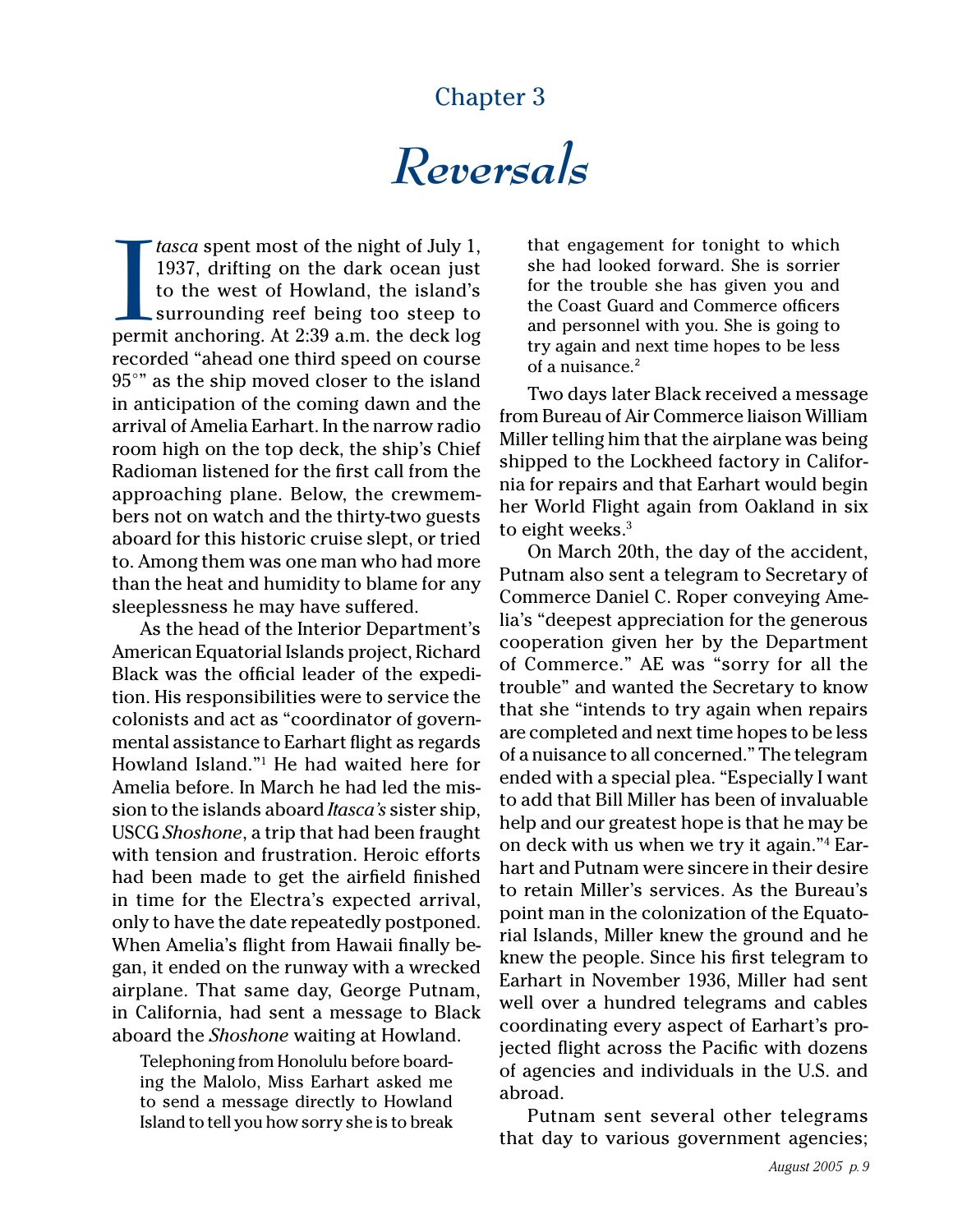all of them passed along Amelia's thanks, announced her intention to try again, and expressed her hope to be less of a nuisance next time. There is no record of a telegram to Fred Fagg, Miller's boss and Gene Vidal's successor as Director of the Bureau of Air Commerce. Fagg's Bureau had already demonstrated that the days of special treatment for Amelia were over. If Putnam thought he had a better chance of hanging on to Miller by going over Fagg's head and appealing directly to the Secretary of Commerce, Roper's reply was not encouraging.

Please express to Miss Earhart my thanks for her cordial message to the Department of Commerce for its cooperation. Also my congratulations on her splendid feat and my most sincere regret that a disappointing mishap has delayed her effort. You may be sure that the Department of Commerce is proud to have had a part in this achievement.<sup>5</sup>

For all its kind sentiment, the message made no mention of Miller and used the past tense in describing Department of Commerce support. By April 2nd, when the Electra arrived back in California, Miller had been reassigned to more conventional Bureau of Air Commerce duties. The next communication Earhart received from the Bureau was an April 19th letter from the General Inspection Service. Amelia had failed to submit a "report of accident, Form 87" on the Luke Field crash, a violation of regulations subject to a fine of \$500. The inspector in Honolulu had recommended that no action be taken but the matter was "being made of record."6

The Electra was under repair at the Lockheed plant in Burbank at an estimated cost of \$12,500 and Earhart was in New York with her husband trying to raise the money needed to put the World Flight back on track. The damage to the airplane was extensive, the repair cost was formidable, and the wind shift in Washington was adding to the financial burden. Services that previously had been cheerfully donated were now either un-

available or provided at a price. Prior to the accident, the Air Corps' Hawaiian Air Depot had worked all night to rebuild the Electra's propeller hubs at no charge. After the accident the work of preparing the wrecked plane for shipment was billed according to regulations. Earhart requested that the Electra be shipped to California on an Army transport ship. The answer was no.7 Forced to buy space aboard a commercial vessel, she requested the use of a Navy barge to move the plane from Pearl Harbor to Honolulu. Again, the answer was no.<sup>8</sup> The plane made the trip to the dock on a commercial barge and returned to California aboard the Matson liner S.S. *Lurline*. The price tag for the prep work and transportation had come to more than \$4,000.

If the government was becoming less willing to give Amelia a free ride, so was the press. Newspaper coverage of the mishap had been generally charitable, blaming the crash on a blown tire. *NEWSWEEK* characterized the accident as "a tough bit of luck,"9 but *TIME* magazine took a critical view of the entire World Flight endeavor:

Between 1924 and 1933 the globe was girdled six times by aircraft. Last year, when Pan American Airways started carrying passengers across the Pacific, reporters Herbert Ekins and Leo Kieran circled the globe on commercial lines. Soon after, Pan American's President Juan Terry Trippe and a party of friends also flew around on commercial lines. Last week, Aviatrix Amelia Earhart Putnam took off from Oakland 'to establish the feasibility of circling the globe by commercial air travel' and 'to determine just how human beings react under strain and fatigue'.

*TIME's* description of the accident was no less sarcastic.

Down the long concrete runway the ship shot at 60 m.p.h. Suddenly the left tire blew out. Lurching, the plane crumpled its landing gear, careened 1,000 ft. on its bottom in a spray of sparks while the propellers knotted like pretzels. With sirens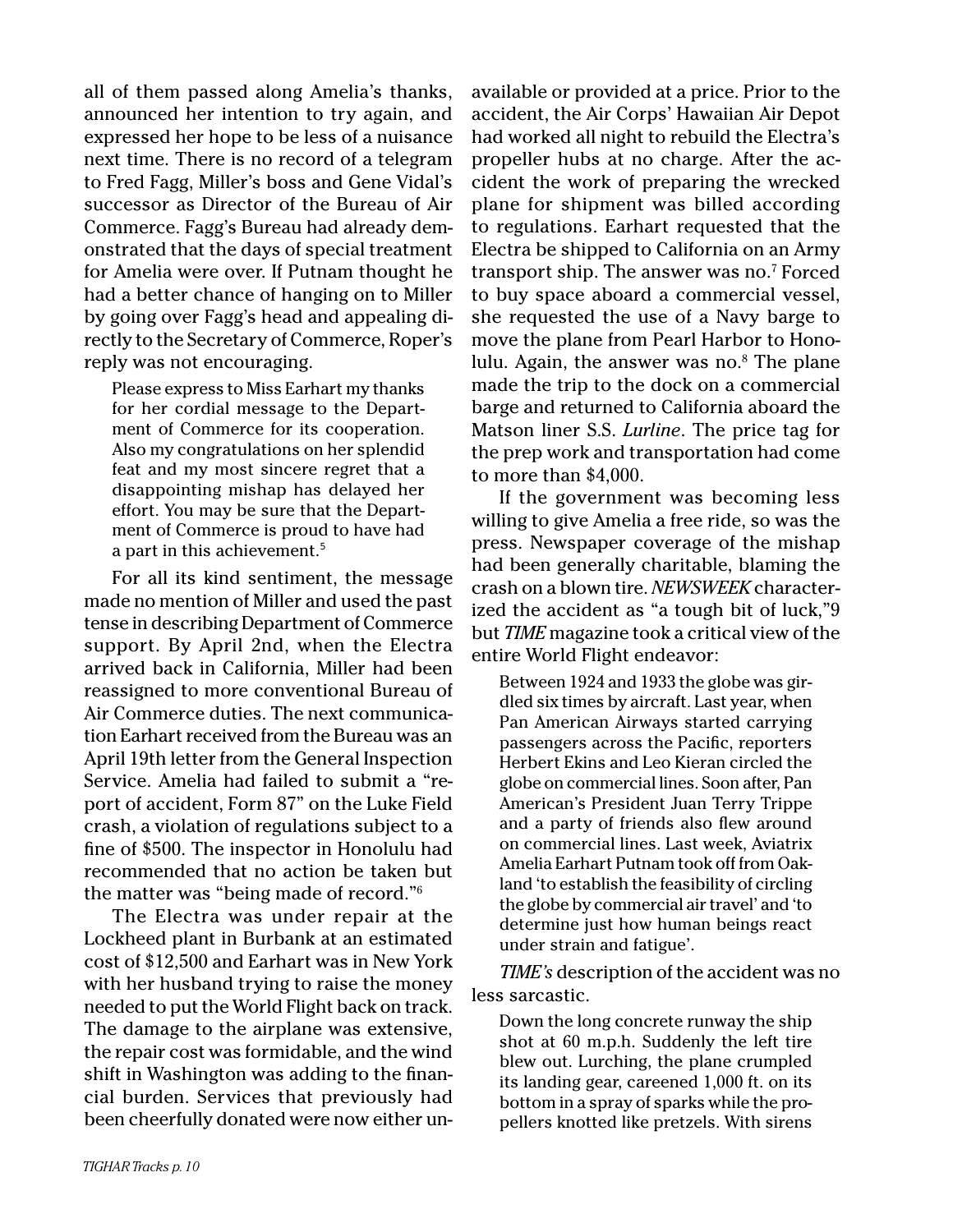screaming, ambulances dashed to the wreck just as Flyer Amelia stepped out white-faced. Said she: 'Something must have gone wrong.'<sup>10</sup>

The unkindest cut came from Major Alford Williams, a leading figure in aeronautical development. In 1923, as a young Navy lieutenant, Williams had set two world speed records and gone on to become a highly respected innovator of air combat tactics and techniques. Resigning from the Navy in 1930, he took a commission in the Marine Corps Reserve while continuing his aviation research and development work under the sponsorship of Gulf Oil.\*

Al Williams, like Amelia Earhart, had a flair for the written word, and in 1937 the 46-yearold aviation expert wrote a weekly column on aeronautical matters that was syndicated in newspapers all across the U.S. His March 31st offering excoriated "individually sponsored trans-oceanic flying" as "the worst racket" in aviation. Williams charged that "the personal profit angle in dollars and cents, and the struggle for personal fame, have been carefully camouflaged and presented under the banner of 'scientific progress'." The major was not bashful about naming names:

Amelia Earhart's 'Flying Laboratory' is the latest and most distressing racket that has been given to a trusting and enthusiastic public. There's nothing in that 'Flying Laboratory' beyond duplicates of the controls and apparatus to be found on board every major airline transport. And no one ever sat at the controls of her 'Flying Laboratory' who knew enough about the technical side of aviation to obtain a job on a first-class airline.

Williams didn't buy the blown tire story either. "She lost control of the airplane during a takeoff on the concrete runway of a standard Army airdrome and wrecked the 'Flying Laboratory'. … That ship got away from her – that's the low down."

Most ominously for Earhart, Williams called for government action to stop her. "It's time the Bureau of Air Commerce took a hand in this business and it's my guess that the bureau will not grant Mrs. Amelia Earhart permission to make another attempt."11

As the end of April approached, a second World Flight attempt was still mostly brave talk. The sponsors who had put up the funding for the first trip had not pledged the dollars needed for another try, but money was not the only problem. The team had lost some key players. Harry Manning, the only member of the crew who was familiar with radio navigation and adept at Morse code, had left. The reason released to the press was that his leave of absence from his duties as a sea captain would expire before the plane could be repaired. Manning later said that he quit because he had lost faith in Earhart's skill as a pilot and was fed up with her "bullheadedness."12

More damaging was the loss of friends in high places. Without Vidal's influence and Miller's services in cajoling and coordinating government support, Al Williams' prediction of a federal ban on a second attempt was a real possibility. Amelia would have to mend the fences in person.

On April 27th Earhart sent a telegram to Rear Admiral Russell R. Waesche, Commandant of the Coast Guard, asking to see him the next day, preferably in the morning.13 Waesche replied that he would be "delighted to see you anytime tomorrow morning, Wednesday, any time convenient yourself."14 She also visited the Chief of Naval Operations who, later that day, advised the U.S. Naval Station in Samoa that "Amelia Earhart second flight starting within two or three weeks. Please have *Ontario* ready to render same service as on previous attempt.† Will advise time plane departure Oakland."15

*†The ocean-going tug USS* Ontario *had been positioned half way between Howland and New Guinea in March.*

*<sup>\*</sup>Army aviator James H. "Jimmy" Doolittle had a similar arrangement with Shell Oil.*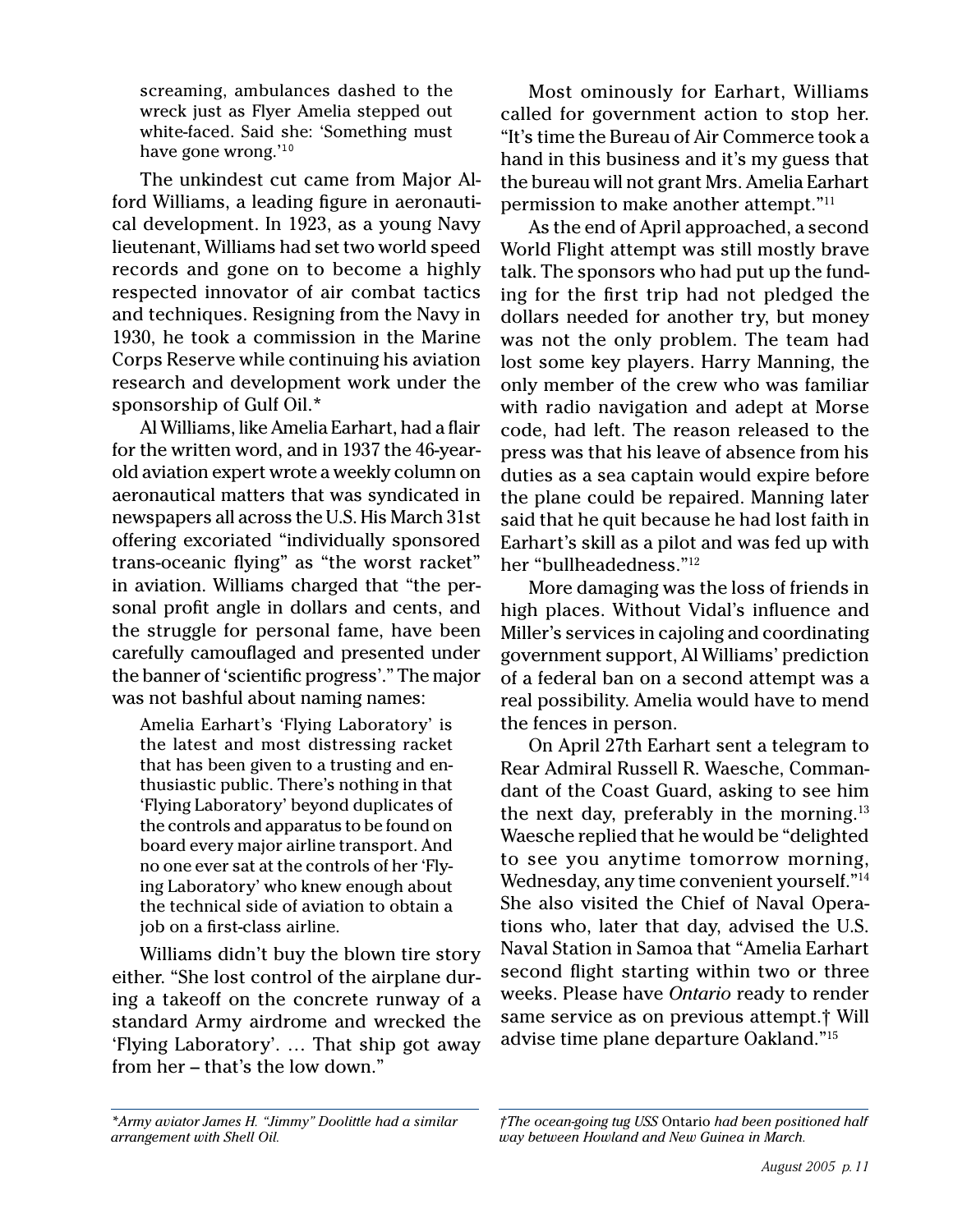Earhart also paid a call upon Richard Black's superiors at the Interior Department's Division of Territories and Island Possessions. After the meeting Black was notified that Earhart had said she would be departing for Hawaii at the end of May and, after a short layover, would proceed to Howland. Although the letter to Black mentioned how charming Amelia had been it also instructed him to work with other agencies to arrange for the island to receive a precautionary visit by a military aircraft before the date of Earhart's anticipated arrival.<sup>16</sup>

The directive did not surprise Black. He was being ordered to implement his own idea. A week earlier, he advised Washington that he had, on his own initiative, written a memorandum to the local Navy intelligence officer offering the use of "Howland Island emergency landing fields in projected fleet operations." Black told his bosses that "best interest of government served if service plane were first to use fields. This recommendation made as result of recent happenings."17

The Division's Acting Director, Ruth Hampton, replied to Black's cable and authorized him, after the fact, to "inform Army and Navy that all facilities JHB *[Jarvis, Howland, Baker]* islands available to them for flight operations or otherwise as may be required." But she also asked Black what he meant by "recent happenings."18 Black explained that the term referred to "Army, Navy and Commerce unofficial attitude toward Earhart accident Luke Field. Campbell *[the Commerce Department engineer who had built the Howland runways]* and I feel that in view of such uncertainty better for service plane to make first use Howland fields."19 Hampton responded with a coded message so its content is unknown, but Black's reply that he was sending a letter with "full explanation … on Clipper flying Tuesday"20 makes it clear that the Acting Director wanted more information about the "unofficial attitude" toward Earhart's accident and the "uncertainty" it caused.

Black's airmailed "full explanation" does not seem to have survived but it is not difficult to understand his concern. As head of the Equatorial Islands project his primary interest was in their continued development. Gene Vidal's Bureau of Air Commerce had launched a scramble to build an airport on Howland Island for his friend Amelia Earhart, and a laundry list of agencies, including the Department of Interior for whom Black worked, had supported the effort. At the last minute, it had taken an executive order from the President before construction could go forward. By the time the work was completed Vidal was no longer head of the Bureau of Air Commerce but there were lots of fingerprints, including Roosevelt's, on the Howland airport project.

A Pan American Airways flying boat had just completed the first survey flight from Hawaii to New Zealand, landing and refueling in the lagoon at Kingman Reef. There was much discussion in the press about the prospect of commercial air service to the South Pacific, but Howland was not part of the equation.21 If Earhart successfully crossed the Pacific Ocean in a land plane the usefulness of Howland's Kamakaiwi Field, and the value of the American Equatorial Islands, would be dramatically demonstrated, but portents were not promising.

Despite setting a speed record from California, Earhart had arrived in Hawaii in an airplane crippled by shoddy maintenance. Whether the subsequent accident that ended her first attempt to fly to Howland Island was the result of a mechanical failure, as she claimed, or simply poor piloting, it did nothing to inspire confidence that another try would have a happier result. If Earhart's second World Flight attempt ended like the first, perhaps this time with a crash at Howland Island, it could be very difficult for the Division of Territories and Island Possessions to argue for further development of the islands. There might also be some politically embarrassing questions asked about how the airport came to be built.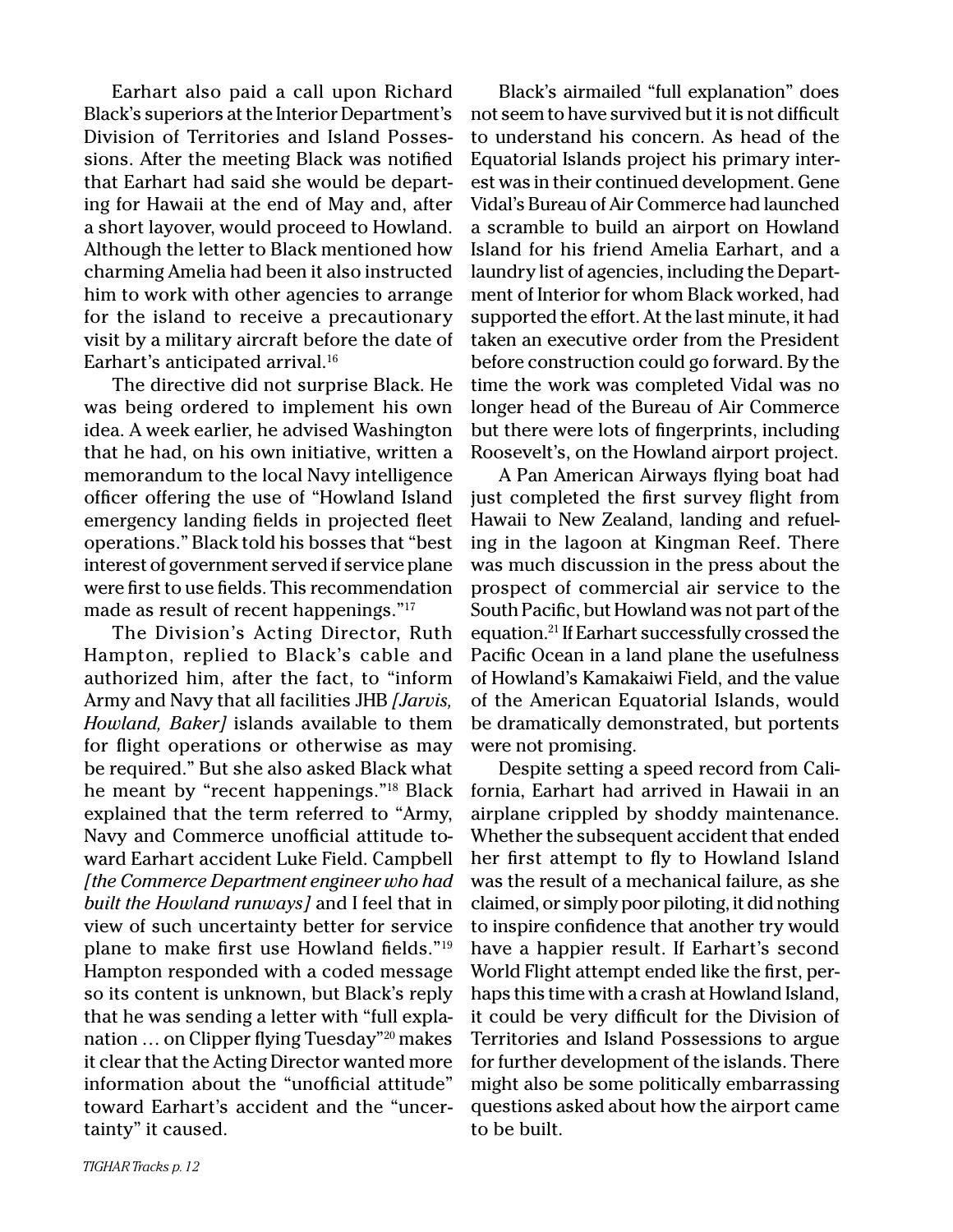Black felt that the best protection against such eventualities was for the utility of the island airfield to be validated before Earhart had a chance to try again – hence his attempt to interest the Navy in making some use of the island during upcoming fleet maneuvers. All that was needed was for a plane from an aircraft carrier to land and take off as a demonstration that the island could be used as an emergency landing facility. In the end, the Navy wasn't interested and the projected fleet operations took place without using Howland.

For the rest of April and the entire month of May Black heard not another word about Earhart's plans. Finally, on June 1st, he sent a cable to Acting Director Ruth Hampton asking if she had any information about a number of confusing developments and rumors. Reports in the press were saying that Earhart had reversed her course around the world but Black had also heard that the Bureau of Air Commerce might ban Earhart's World Flight as unnecessary.22 Hampton replied the next day saying only, "Earhart completed first lap east/west *[sic]* flight arriving San Juan but we have no further information than contained in press. No requests have been received from Miss Earhart or Mr. Putnam. Suggest you contact Navy, Coast Guard and Putnam's representative Honolulu and endeavor secure information."23

The Navy and Coast Guard personnel in Hawaii knew no more than Black, and there was no Putnam representative in Honolulu. Earhart was off on her second attempt to fly around the world and coordination of support for the most dangerous part of the trip had been exactly zero. The decision to reverse the direction flight came as a surprise to almost everyone. The surviving correspondence indicates that Amelia made no mention of it during her fence-mending visits to the Coast Guard, Navy and Interior Department in late April. The plan was first revealed in a May 5th letter from George Putnam to Richard Southgate, his State Department contact.

For your information it now appears that Miss Earhart will be able to renew her world flight attempt the latter part of May.

The original plan contemplated proceeding from Venezuela to Los Angeles via Central America and Mexico. Confidentially, because of increasing rains in that region it is now likely that she will attempt to fly from California, via a point in Texas, to Miami, and thence to Venezuela and on to Natal, via Porto Rico. That is, going West-East. … Because of changed weather conditions it is now possible that the route in Africa may also be changed.<sup>24</sup>

Putnam asked Southgate whether the revised routes would require further permissions from the countries involved.

Three days later, on May 8th, Putnam revealed the new plan to the Chief of Naval Operations.

This note is to lay before you the exact situation. It is for the moment very confidential. Aside from Miss Earhart and myself only two people know the revised plan.

The delay from the chosen mid-March date has resulted in changed weather conditions on several stretches of the proposed route. In a couple of instances these are drastic. Specifically, the weather probabilities in the stretch from Natal north are increasingly bad as June advances. The same is true of the Dakar-Aden-Karachi route. Obviously it is therefore desirable to get to Natal and across the South Atlantic and Africa as promptly as possible.

So Miss Earhart has decided to reverse the route and to proceed from west to east. *[emphasis in original]*<sup>25</sup>

Putnam went on to explain that there would be "no announcement" and the takeoff from Oakland "will be simply the commencement of another 'trial flight'. … As matters stand, this 'sneak' takeoff from Oakland will occur probably between May 18th and May 24th."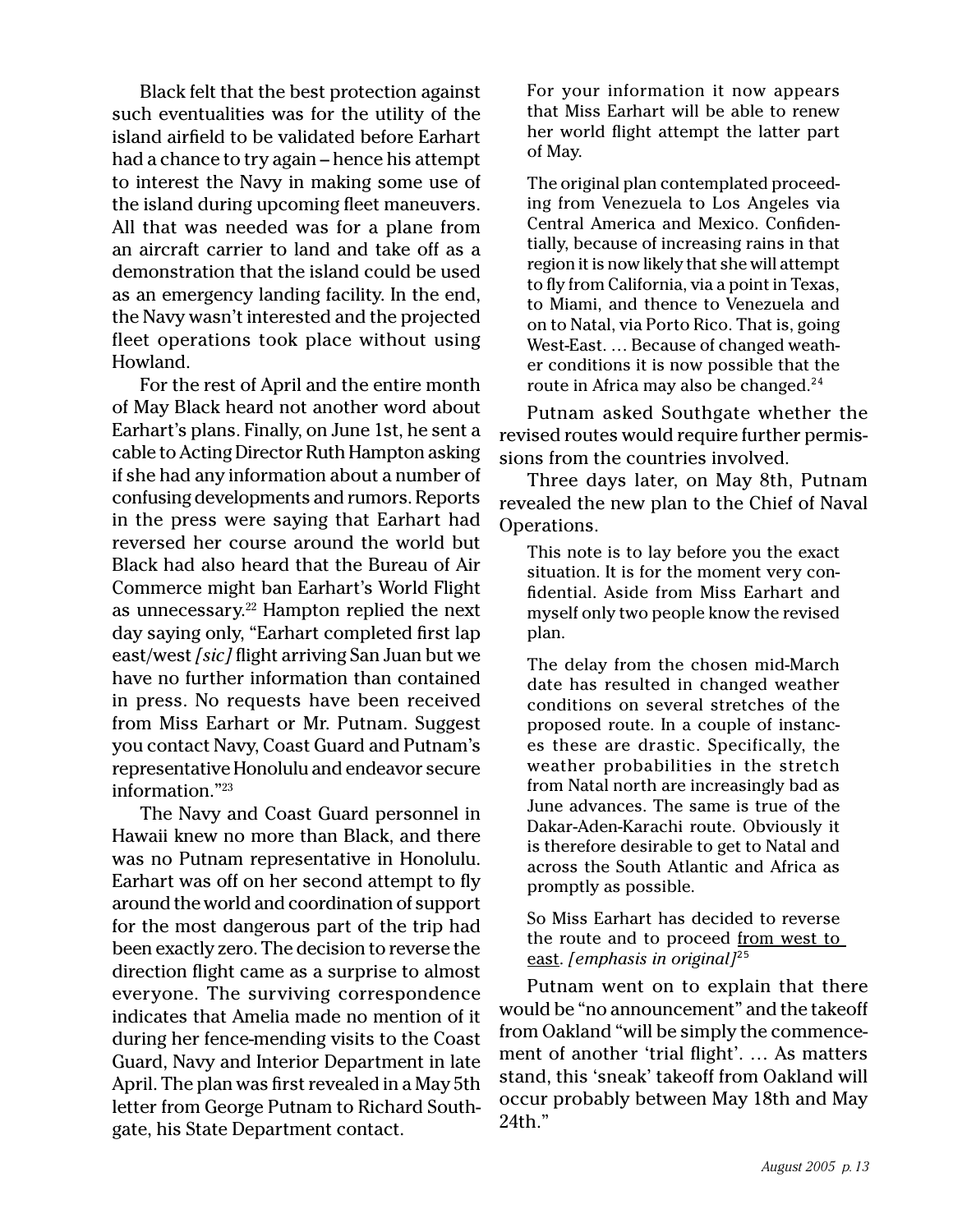Putnam said that his best estimate was that his wife would reach Howland Island "somewhere between twenty-five and thirty days from the date of takeoff" and expected to be able to provide the Navy with more specific information "about a fortnight in advance" of the Lae/Howland flight.

No notification of the change appears to have been sent to the Coast Guard or the Interior Department.

That same day, Richard Southgate at the State Department replied to Putnam's letter of May 5th. Not only would new clearances be needed from the various countries to be visited, but Southgate, on his own initiative, had discussed the matter "informally with an officer of the Department of Commerce, who stated in view of the changed circumstances it would be necessary to issue a new letter of authority for the flight. He suggested that you be advised to communicate directly with the Department of Commerce, furnishing the latest information concerning Miss Earhart's plane."26

The news that Commerce was going to require a new letter of authority for the flight was not welcome, but neither was it unexpected. Ever since Eugene Vidal's departure, the Bureau of Air Commerce had been more hindrance than help to Earhart and there had been at least one public demand from a prominent aviation figure for the government to ban a second attempt. The decision to reverse the direction of the World Flight may have been as much influenced by the need to mollify the Bureau of Air Commerce as by weather considerations.

Neither Earhart nor her husband was independently wealthy and they depended upon Amelia's market value as a celebrity for their income. Her much-hyped trip around the world could not be allowed to end on the runway at Luke Field. Earhart and Putnam had been able to secure the loans and sponsorships needed to make a second attempt possible. Much of the money had been donated, but George and Amelia had also gone heavily into personal debt to complete the budget. In mid-April, the promise of another try at a trip around the world was enough to land a contract with publisher Harcourt Brace for a chronicle of her trip to be called *World Flight*. As she began to write the book Earhart acknowledged "that the stress and strains of an airplane accident and its aftermaths are just as severe financially as they are mechanically. On the prosaic dollar-and-cent side friends helped generously, but even so, to keep going I more-or-less mortgaged the future. Without regret, however, for what are futures for?"27

In fact, she had little choice. If she was to salvage her fame she had to make good on her promise to fly around the world and she had to do it soon because the newsworthiness of such a flight was steadily diminishing. At the same time Earhart was mortgaging the future, Eastern Airlines pilots Deck Merrill and Jack Lambie were making headlines with another specially modified Lockheed Electra almost exactly like her own. On May 9th they carried photos of the Hindenburg disaster nonstop from New York to England and, a few days later, brought photos of the coronation of King George VI back to the U.S., again nonstop. Their achievement was heralded as the first commercial round-trip transatlantic flight and yet another indication that transoceanic international air travel was becoming routine.

Earhart and Putnam were counting on sales of *World Flight* to put their finances back in order, but time was running out. The book had to be ready for the Christmas market, so the trip would have to begin as soon as the plane left the repair shop later that month. Setting off across the Pacific in a newly repaired airplane, however, would be blatantly foolhardy. Even if Earhart was willing to try it, the chances of the Bureau of Air Commerce issuing the necessary letter of authority for such an endeavor, especially in light of Earhart's recent track record, were slim to none. It was also obvious that the enterprise could not survive another false start.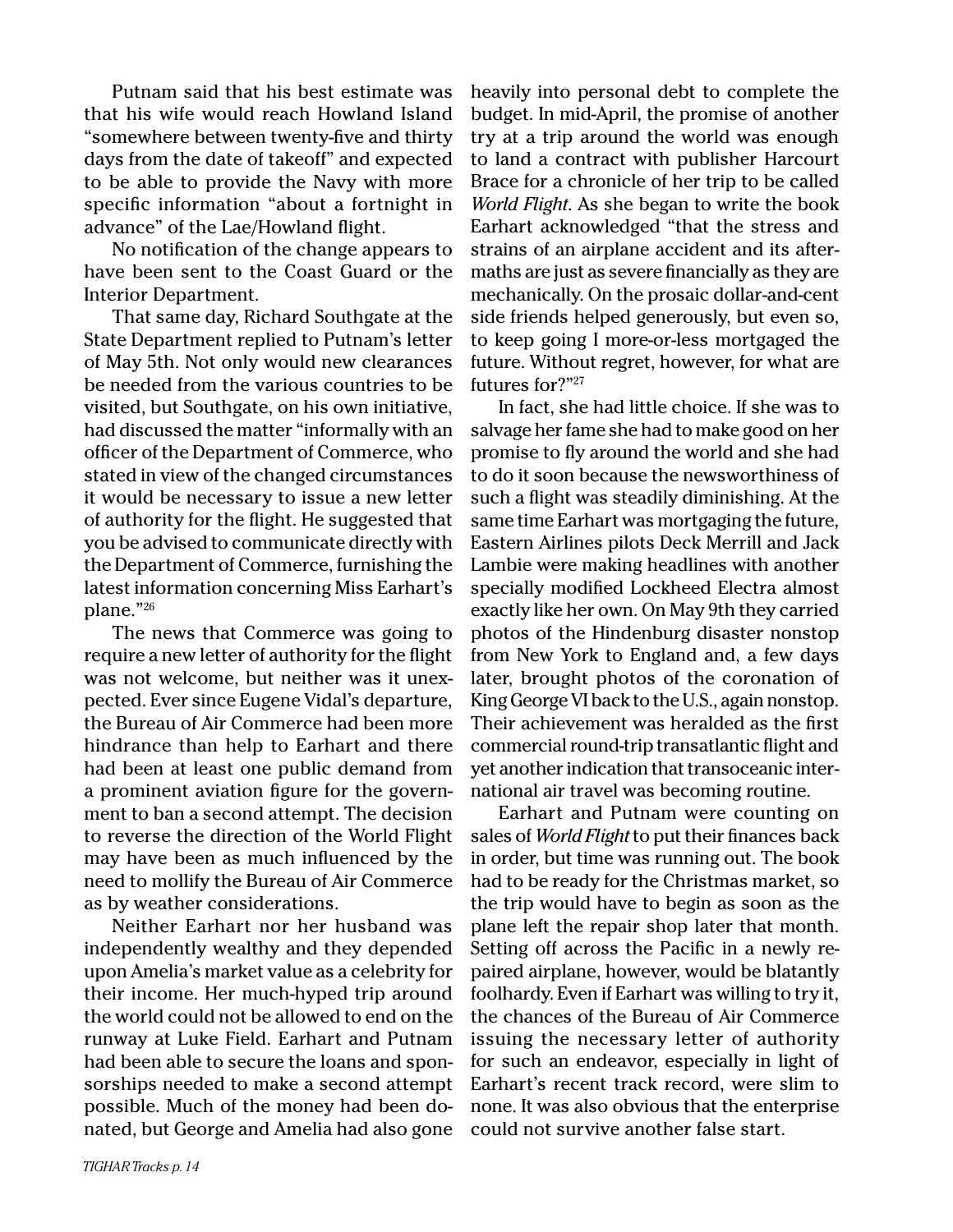The request for renewed permission to make the flight was dated May 10th and went to J. Monroe Johnson, Assistant Secretary of Commerce.

In her book, Earhart wrote that "It is only fair to record that the Bureau of Air Commerce probably would have preferred that I abandon the effort. Its policy was to discourage all such extracurricular undertakings of the kind, the common or garden term for which sometimes is 'stunt flights'. But having granted me permission once, the ship, personnel and flight plan being the same, it would have been difficult to withdraw it." $_{28}$  Of course, neither the rebuilt ship, the reduced personnel, nor the reversed flight plan was the same and, given the dismal outcome of the first attempt, the Commerce Department might easily have felt justified in banning a second attempt if only to save Amelia from herself but, in the end, the revised itinerary was approved and on May 14th the a new letter of authority was issued and the State Department was asked to "go forward with the matter of notifying the various foreign Governments involved."29

The plan conceived by Earhart and Putnam did have some disadvantages. AE would have to mislead the press and the public about the true nature of the flight from California to Florida and then, if all went well, admit that she had misled them. But Amelia had often been coy and dissembling about upcoming flights. The public was very forgiving. Of greater concern was the need to make sure that the press did not discover that the plan was to continue around the world until the plane was in Miami and ready to go. To minimize the danger of leaks, only a few key people would be told. Detailed coordination of support for the Pacific legs of the trip would have to wait until after the World Flight had publicly begun. On the other hand, reversing the direction meant that the Pacific would be crossed at the end, rather than the beginning, of the trip so there should be plenty of time to make the necessary arrangements.

On Wednesday, May 19th, the rebuilt Electra was inspected and signed off as fit to fly. The second World Flight attempt officially, but secretly, began the very next day. The shakedown flight across the country shook down several problems – some with the airplane, some with the pilot. At the first stop, in Tucson, Arizona, improper starting procedure resulted in an engine fire that nearly got out of hand. An unplanned overnight stay was necessary to repair the damage. As the trip continued it was discovered that the automatic pilot needed adjustment and the radio transmitter had very short range. Upon arriving over Miami on the afternoon of May 23rd, Amelia landed at the wrong airport, took off again, and upon landing at the correct field, Miami Municipal, she misjudged her height and dropped the airplane onto the runway in what she reportedly said was the hardest landing she had ever made in the Electra. An inspection by Pan American mechanics turned up no damage and, over the next week, they worked on the autopilot and radio problems with varying degrees of success.

On May 30th the front page of the New York Herald Tribune carried the headline "Miss Earhart Set To Fly Eastward Around The World." The article, written by Amelia, explained that "There are several reasons for the change in direction. Or, perhaps, one basic one on which all others hang. The weather."

She also justified the subterfuge about the beginning of the World Flight with an appeal for sympathy:

So much was written before and after the March 17 take-off at Oakland, and following the Honolulu accident that I thought it would be a pleasant change to just slip away. … Incidentally, the career of one who indulges in any kind of flying off the beaten path is often complicated. For instance, if one gives out plans beforehand, one is likely to be charged with publicity seeking by those who do not know how difficult it is to escape the competent gen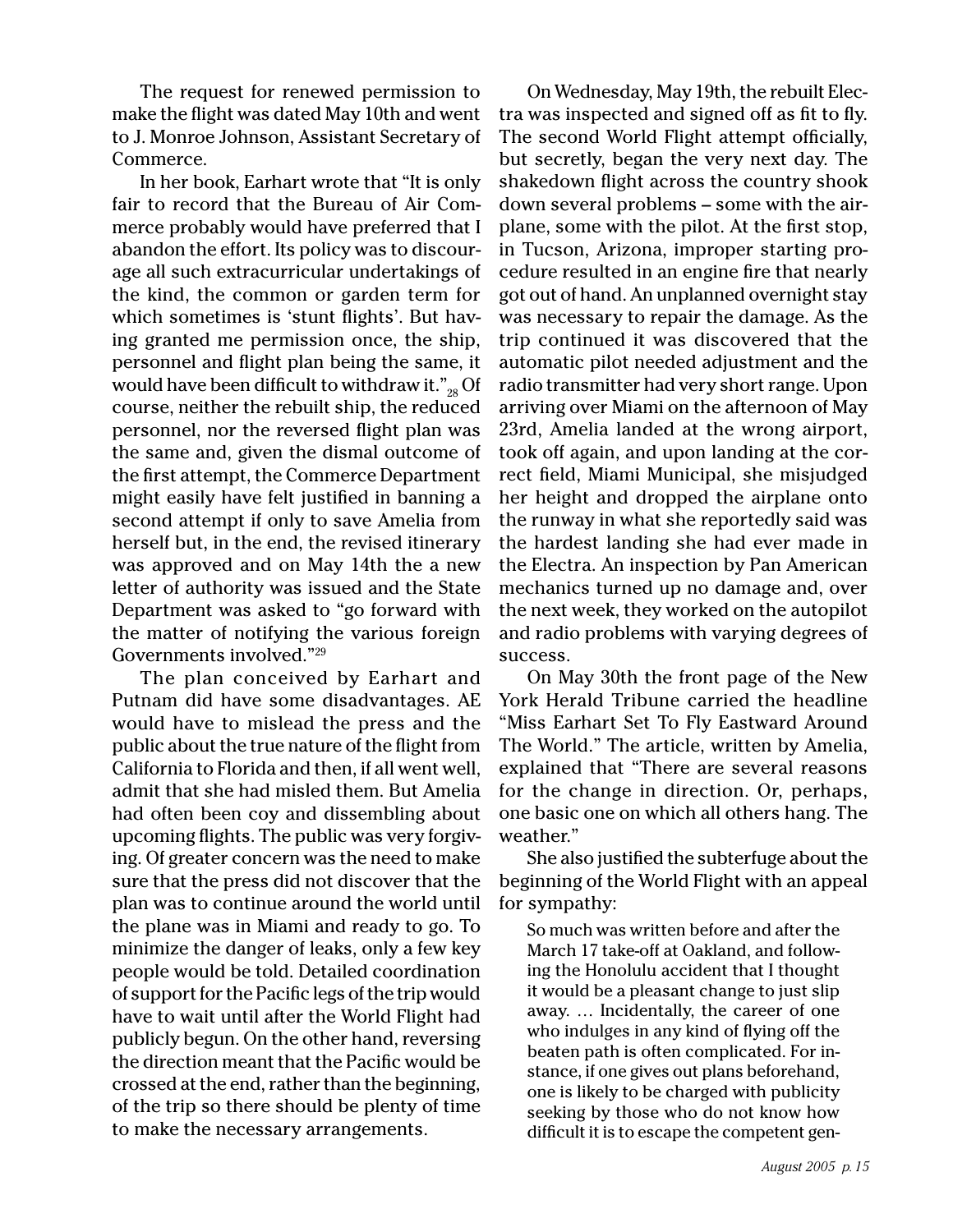tlemen of the press. On the other hand, if one slips away, as I have generally tried to do, the slipper-away invites catcalls from those who earn their living writing and taking photographs. So I am hoping the pros and cons of the whole undertaking can wait until it is finally over.

The changes in the weather, she said, had also "brought an increase in personnel. Originally I planned to be alone except for

a navigator on the Pacific, where objectives were small islands on a vast ocean. Now I am taking Captain Noonan the whole distance to save time on occasion."30

 $\ddot{\bullet}$ The radios and autopilot continued to give trouble and it was June 1st before the World Flight resumed, publicly this time, with the flight from Miami to San Juan, Puerto Rico.

#### **Notes**

- <sup>1</sup> Department of Interior report "Tenth Cruise of the American Equatorial Islands," Richard B. Black, Field Representative, p. 2.
- <sup>2</sup> Message from Putnam to Black, March 20, 1937.
- <sup>3</sup> Message from Miller to Black and Campbell, March 22, 1937.
- <sup>4</sup> Message from Putnam to Roper, March 20, 1937.
- <sup>5</sup> Message from Roper to Putnam, March 22, 1937.
- <sup>6</sup> Letter from R.S. Boutelle to Amelia Earhart, April 19, 1937.
- <sup>7</sup> Message from Adjutant General Conley to General Drum, April 22, 1937.
- <sup>8</sup> Message from Secretary of Navy to Miller, March 25, 1937.
- <sup>9</sup> *NEWSWEEK*, March 27, 1937, page 27.
- <sup>10</sup> *TIME*, March 29, 1937, page 36.
- <sup>11</sup> *Cleveland Press,* March 31, 1937.
- <sup>12</sup> Manning interview with author Fred Goerner as related by Goerner at a National Air & Space Museum Amelia Earhart Symposium in 1983.
- <sup>13</sup> Message from Earhart to Waesche, April 27, 1937.
- <sup>14</sup> Message from Waesche to Earhart, April 27, 1937.
- <sup>15</sup> Message from CNO to NavSta Tutuila, April 28, 1937.
- <sup>16</sup> Letter from Richard Kleindienst to Richard Black, April 29, 1937.
- <sup>17</sup> Message from Black to Gruening, April 21, 1937.
- <sup>18</sup> Message from Hampton to Black, April 22, 1937.
- <sup>19</sup> Message from Black to Hampton, April 22. 1937.
- <sup>20</sup> Message from Black to Hampton, April 24, 1937.
- $21$  "Route of Clipper is Found the Best," article by Capt. Edwin Musick, *New York Times,* March 31, 1937, p. 6.
- <sup>22</sup> Message from Black to Hampton, June 1, 1937.
- <sup>23</sup> Message from Hampton to Black, June 2, 1937.
- $24$  Letter from Putnam to Southgate dated May 5, 1937.
- <sup>25</sup> Letter from Putnam to Admiral Leahy dated May 8, 1937
- <sup>26</sup> Letter from Southgate to Putnam dated May 8, 1937.
- <sup>27</sup> *Last Flight,* Earhart, Harcourt Brace, NY 1937
- <sup>28</sup> *Last Flight,* Earhart, Harcourt Brace, NY 19
- <sup>29</sup> Letter from J.M. Johnson to Secretary of State, May 14, 1937.
- "Miss Earhart Set To Fly Eastward Around The World," *New York Herald Tribune,* May 30, 1937, p. 1.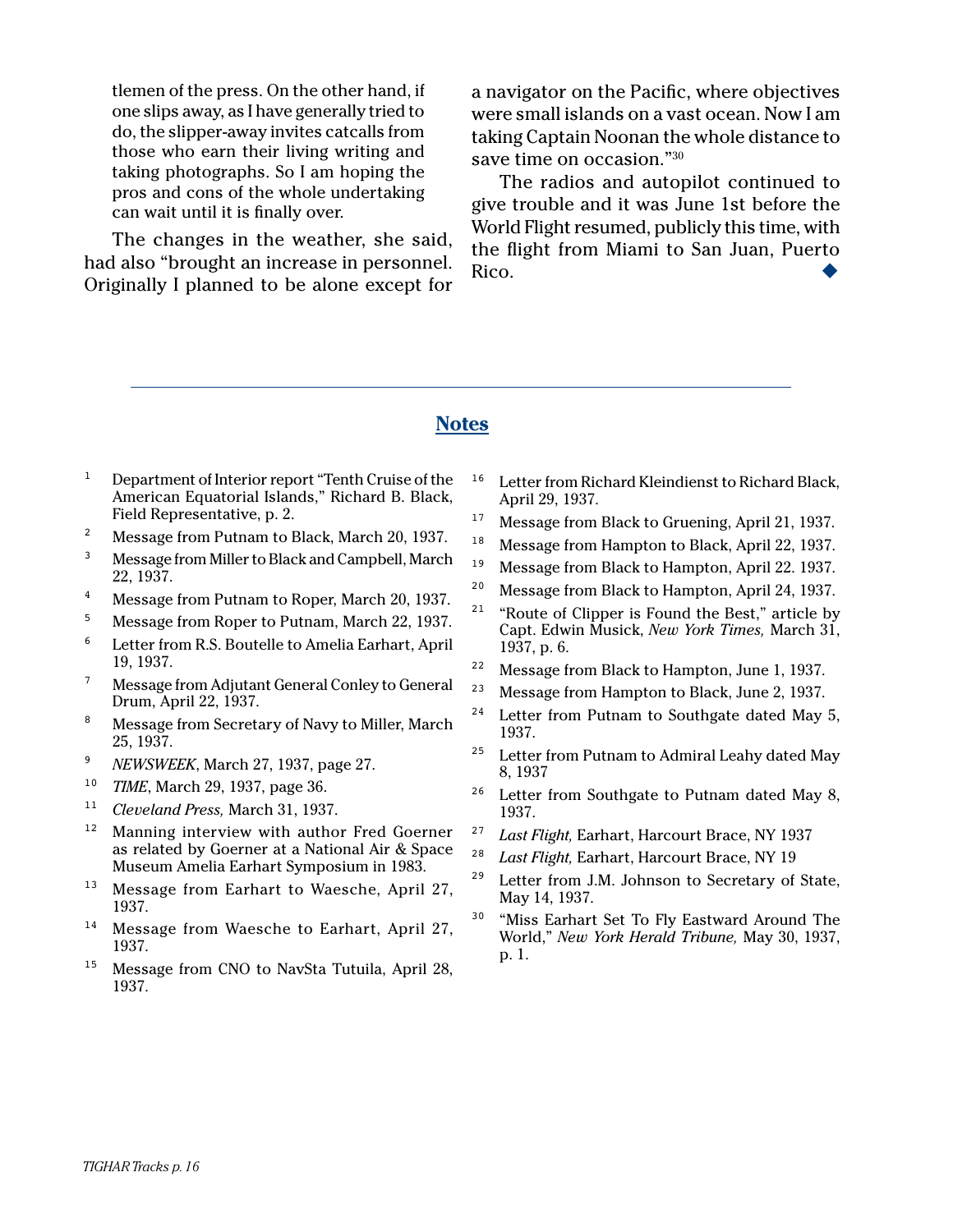# Chapter 4

# *Not For Publication*

s Noonan tracked the Electra's progress southward, Amelia let "Sperry" (the Sperry automatic pilot) do  $\mathbf{-}$  much of the flying while she made notes for her book about the "opalescent sea" and islands where "small streams look like green snakes."

The seven and a half-hour trip to San Juan was the first time she and Noonan had worked alone together and her jotted comments about the navigator speak of "Freddie." "Freddie looking for lighthouse." "Freddie points out a partly submerged wreck off shore." But there is a growing admiration in notations such as, "6:35. We sight a reef. Freddie said we'd pass one at 6:40. Pretty good." And, "Freddie says San Juan at 1:10 EST from white hankies of foam?" (an allusion to Noonan's ability to judge surface wind speed and direction from the appearance of the sea). Familiarity, in this case, seems to have bred respect, and Earhart's notes during subsequent flights refer to Noonan as "Fred" or "F.N.," never "Freddie."1

If it took some time before Amelia got to know her navigator, it was because Frederick J. Noonan, for all his affable nature and well-publicized accomplishments as Pan American's star navigator, was a very private individual. Amelia lived and thrived in the spotlight, writing and speaking freely about her feelings and opinions. Fred Noonan's personal life, however, was not for publication, and his public writings were confined to professional treatises on navigation. The letters and telegrams Earhart and Putnam sent to various government agencies survive as part of the public record, and much of Earhart's private correspondence was later donated to libraries and archives. By contrast, nearly all of Noonan's surviving letters and telegrams are in private collections. Some have been released to researchers. Others, regrettably, have not.

In the years since his death, Noonan's inaccessibility has made him a one-dimensional figure in the Earhart legend – the expert navigator with a drinking problem. Newly available contemporary sources, however, reveal a more complete and very different picture of the man who flew with Amelia, and permit a better understanding of how they worked, and ultimately died, together.

Noonan's addition to the Electra's crew just days before the departure of the first World Flight attempt appears to have been occasioned by the discovery that the flight's designated navigator, Harry Manning, needed help. Manning was an experienced sea captain and a licensed pilot, but he was accustomed to applying his celestial navigation skills from the deck of a slow-moving ship at sea level. Shooting the sun and stars through the windows of a high-flying, often turbulence-tossed, airplane traveling at 150 mph was a very different proposition.

Noonan too held maritime ratings and a pilot's license, but he was also a celebrated aerial navigator. Born in Chicago in 1893, he went to sea at an early age serving in a succession of merchant ships and steadily advancing in his ratings and certifications. During the Great War, Noonan lived in New York and served aboard several American and British ships in the merchant marine but he was never in the Navy. In 1926 the United States Shipping Board awarded Noonan his license as "Master of steamers of any gross tonnage." His career was moving ahead and the next year, at age 34, he married Josephine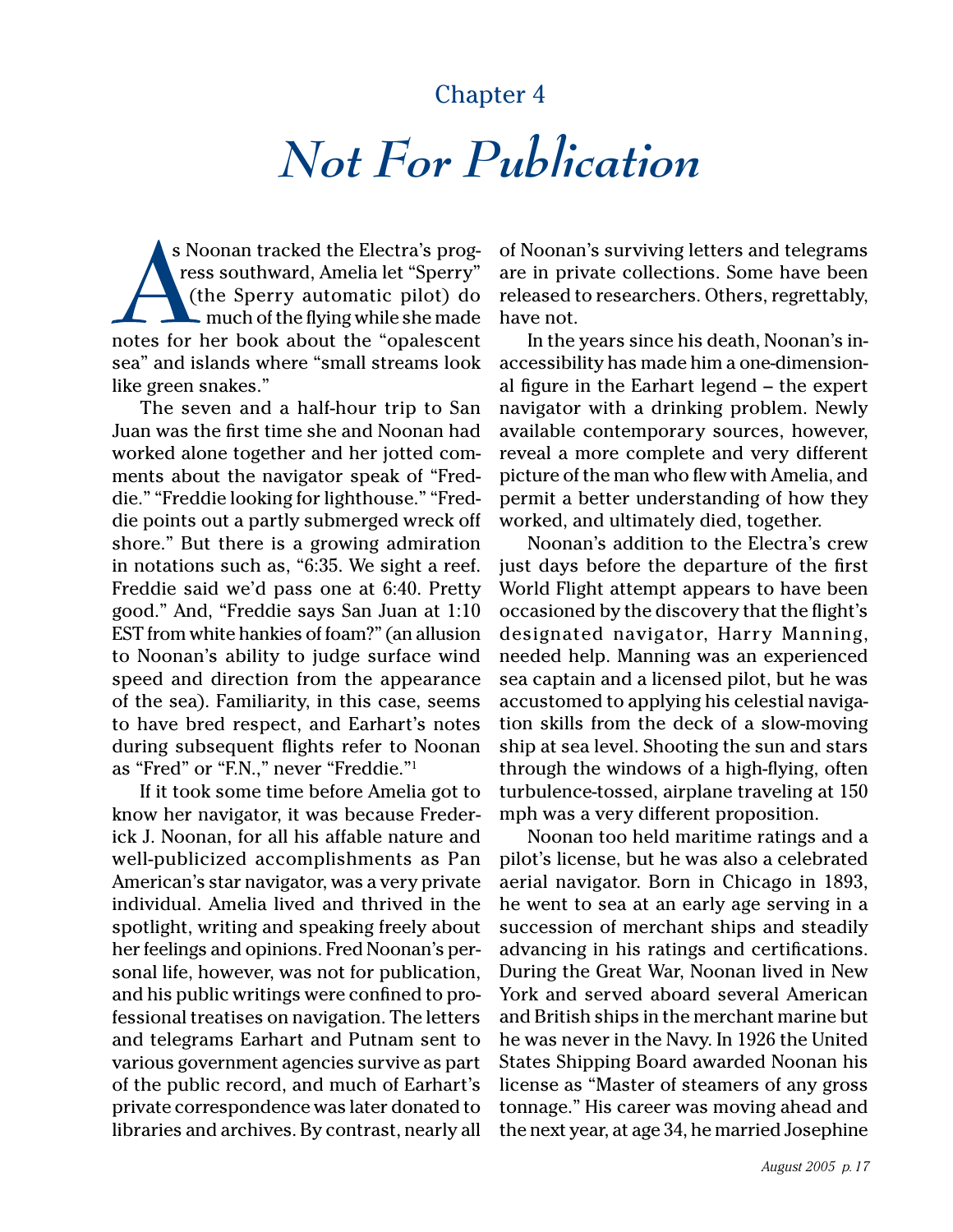Sullivan in Jackson, Mississippi. The couple settled in New Orleans where Fred was working for the Mississippi Shipping Company as Chief Mate of SS *Carplaka*. 2

If Fred Noonan hoped that his Master's papers would bring him a ship of his own, the next few years brought disappointment. Employment was steady despite the onset of the Great Depression, but Noonan sailed always as a mate, never as captain. In 1930, perhaps hoping for better advancement in a newer, and in some ways similar, field, he obtained a Limited Commercial airplane pilot's license and landed a job with Pan American Airways Caribbean Division in Miami. Later that year, the Noonans moved to Port au Prince, Haiti, where Fred had been made Field Manager of the company's new Haitian operation. Adapting his maritime navigational expertise to aviation, Fred was instrumental in developing techniques for the company's new Pacific Division and, in March 1935, he and Josie moved to Oakland, California. Throughout the year, five survey flights hop-scotched across the Pacific from the airline's new Alameda base near San Francisco, first to Honolulu and Midway, then to Wake Island, culminating in the China Clipper's celebrated round trip flight to Manila. Noonan was the navigator on all of the flights.3

In 1936 Fred Noonan made at least twentyone flights as Pan American's senior navigator, including numerous, often lengthy, test flights and five round-trip Pacific crossings to Manila. His last flight with the airline – a sixteen-day marathon as navigator of the Martin M-130 "Philippine Clipper" – concluded on December 7, 1936. Some time later that month he left the company. The reason for his departure is not documented – no letter of resignation or notification of termination is known to exist – but the most contemporaneous explanation is found in a 1939 book written by Pan Am pilot William Grooch. According to Grooch, there was something of a rebellion among the airline's flight crews following the Nov./Dec Manila trip.

On the outbound voyage the crew had reacted normally; then, as they wearied of the long grind, tempers became frayed, movements sluggish. It was an effort to remain awake on duty. … [P]ilots were averaging a hundred and twenty-five hours a month in the air. This was far in excess of the limit established by the Department of Commerce regulations. … Ed *[Pacific Division Chief Pilot, Captain Edwin Musick]* felt they had a just grievance. He championed their cause with company officials, pointing out that his own promised raise in salary had not materialized. They shrugged and passed the buck to the New York office. There the matter was pigeonholed. Ed strove to convince the pilots that the delay was due to the press of more urgent business. …

Fred Noonan said, "We've lived on promises for a year. I'm through." He resigned immediately. The others grumbled but carried on.<sup>4</sup>

Fred Noonan's professional record, both nautical and aeronautical, is spotless. From references in his own correspondence it is clear that Noonan enjoyed an occasional drink and it is possible, and even probable, that he sometimes overindulged, but stories about his drinking arose only after his death. There is nothing in the historical record to support later allegations that he was fired by Pan American for drinking.

The first months of 1937 were an unsettled time for Fred Noonan. He was 43 years old and his six-year career with Pan American had come to an end, as had his ten-year, childless marriage to Josephine. To what extent the stress and the long separations of the past two years were factors in the breakup is not known but, on March 3, 1937, Noonan's attorney filed divorce papers in Juarez, Mexico.5 Around this time Fred was reportedly also involved in a serious automobile accident.6

A more positive development was the new love in his life. Mary Beatrice "Bee" Martinelli, herself a divorcée with no children,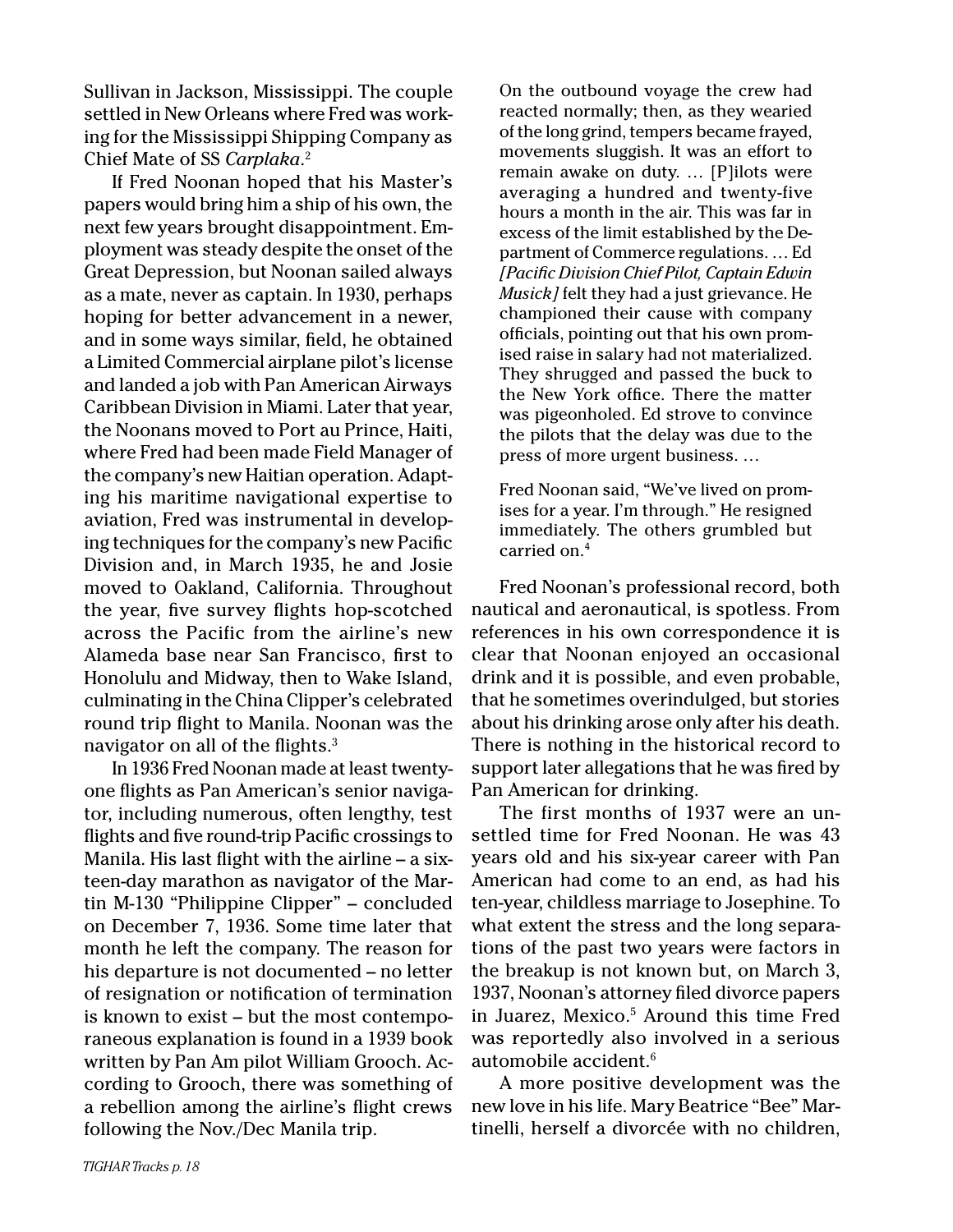ran a beauty salon in Oakland. The couple planned to marry as soon Noonan's divorce was final.

Ten days after Noonan filed for divorce, and just two days before Amelia Earhart's scheduled March 15<sup>th</sup> departure for Hawaii, Noonan's name first appeared in the press as a member of the Electra's crew.7 No record of any agreement Noonan may have had with Earhart and Putnam regarding compensation for his services has come to light, but other documents provide clues to the arrangement.

As originally planned, navigators Fred Noonan and Harry Manning together would guide the Electra to Honolulu and from there to Howland Island. Noonan would leave the crew at Howland and Manning would continue on with Earhart as far as Australia. Amelia would span the remaining two-thirds of the globe alone. That plan, however, appears to have been altered after the plane reached Hawaii.

On March 19<sup>th</sup>, the night before the takeoff for Howland, Noonan sent a telegram to Bee:

Leaving 1:30 a.m. your time. Amelia has asked me to continue with her at least as far as Darwin, Australia and possibly around the world. Will keep you advised. Trip around world will be completed before I can return from Australia.

I love you,

Fred<sup>8</sup>

In his message to his bride-to-be, Fred's concern was with the length of time it would take him to get home. He assured her that flying around the world with Amelia would be faster than sailing back across the Pacific from Australia. There was no mention of money, neither regarding the cost of a steamer ticket if he left the flight in Darwin nor of increased compensation for his services if he were to continue on as Earhart's navigator. Noonan's telegram would be consistent with an agreement by which Earhart and Putnam

covered Fred's expenses but, rather than being paid for his services, it would be up to him to turn fame into fortune.

The wreck at Luke Field the next morning ended the first World Flight attempt and did not enhance anyone's fame or fortune, but Fred did get back to his sweetheart sooner than expected. Noonan, Earhart, and Manning sailed for California that same day and, one week later on March 27, 1937, Fred and Bee were married in Yuma, Arizona.\* According to newspaper accounts, the coupled planned to settle in Oakland but would "spend a brief honeymoon in Hollywood as Noonan is now engaged with Miss Earhart in preparing plans for the re-start of the world flight…"9

Eight days later, Fred Noonan found himself in yet another wreck. April 4, 1937 was his forty-fourth birthday and that night, as he and his bride drove through Fresno on their way back to Oakland along the Golden State Highway, they hit another car head-on. Fred escaped with minor bruises but Bee was hospitalized with "an extensive laceration on the knee and other injuries." The other driver was not injured but his wife and infant daughter were treated for bruises at Fresno Emergency Hospital and released. Noonan was cited for driving in the wrong lane. $10$ 

Little is known about Noonan's activities for the next six weeks except that he maintained a post office box address in Hollywood. During that time, Earhart and Putnam were back and forth between fund-raising and fence-mending on the East Coast and monitoring the progress of repairs to the airplane in Burbank, but Noonan did not attend the meetings in Washington and he does not appear in the photos and newsreels of Amelia inspecting the Electra in the repair shop.

The Electra was inspected and signed off by the Bureau of Air Commerce on May 19, 1937, and Fred was on hand in Burbank the next day for the "sneak takeoff" of the second World Flight attempt. For someone

*\*California did not recognize Fred's Mexican divorce.*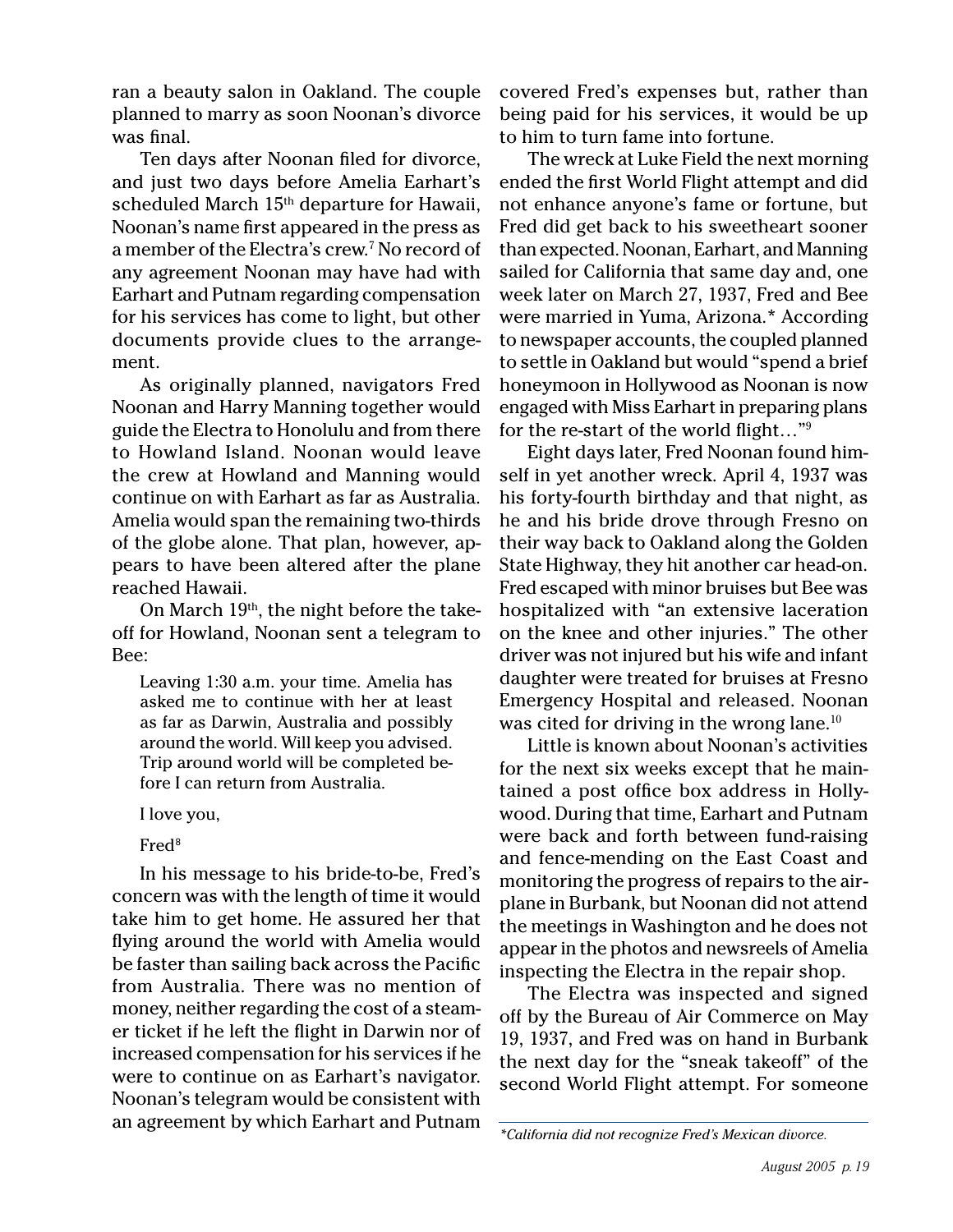who was unemployed, recently divorced and newly remarried, Fred seemed to be doing well. Photos taken at the airport show Earhart and Noonan loading the airplane while Bee watched from beside a new 1937 Terraplane Series 72 Super convertible.<sup>11</sup>

Three days later, Amelia, Fred, George Putnam, and mechanic "Bo" McKneeley arrived in Florida, having completed the Electra's cross-country test flight. Fred was on familiar turf



*Noonan unloads items from the trunk of the car while Bee stands at the front. Earhart confers with someone near the tail of the aircraft. Carter-Johnson photo; TIGHAR collection.*

in Miami and he took the opportunity to renew his acquaintance with many old friends including a young woman by the name of Helen Day. From correspondence released by her family it is apparent that Fred Noonan, his recent remarriage notwithstanding, was very much taken with Helen Day and that he hoped to continue their association after the World Flight. In writing to the twenty-four year old Day, his language was not sexually explicit, but it was unabashedly flattering and romantic.

Of their time together in Miami, Fred wrote, "I cannot express the pleasure I found in the few hours you so kindly devoted to me. My only regret is that they were so few. I hope for better luck in the future." After four pages describing the flight's progress, he closed with:

I want to again express my pleasure at having seen you again – and to hope that I shall be equally as fortunate in the not distant future.

Oh yes – while we were in the cockpit waiting to take off from Miami, both Amelia and her husband paid you nice compliments – he said you were a mighty nice girl – and Amelia said, "Yes, mighty attractive, and beautiful with it." I'm glad they could appreciate such obvious facts.<sup>12</sup>

During the time they spent together in the last days of May, Fred made it clear that he wanted to stay in touch with Helen after the World Flight was completed. On a piece of brown paper torn from a lunch bag, he jotted down several addresses where she could write to him – the house in Oakland where he lived with his new wife, a post office box in Oakland, and another post office box in Hollywood.13

Fred's letter to Helen Day was written from Fortaleza, Brazil, five days into the trip and after crossing what he described to her as "…hundreds of miles of unexplored dense virgin jungle. …It was interesting because of the lack of recognizable landmarks – a jungle is equally as devoid of distinguishable landmarks as an ocean. In consequence, at several times we had to rely upon celestial navigation to ascertain our position."14 He would write to her at least three more times during the World Flight.

From Fortaleza, Earhart and Noonan made the short hop to Natal on the eastern-most tip of Brazil and, at 3:15 a.m. on June 7, 1937, set off across the South Atlantic for Africa. The pre-dawn takeoff was intended to allow the flight to reach its destination – Dakar, French Senegal – before dark, but thirteen hours and twenty-two minutes later, at 7:35 p.m. local time, three minutes before sunset, the Electra touched down unannounced at Saint Louis, 163 miles beyond Dakar. That same evening, Amelia sent a press release to the *Herald Tribune* explaining what happened.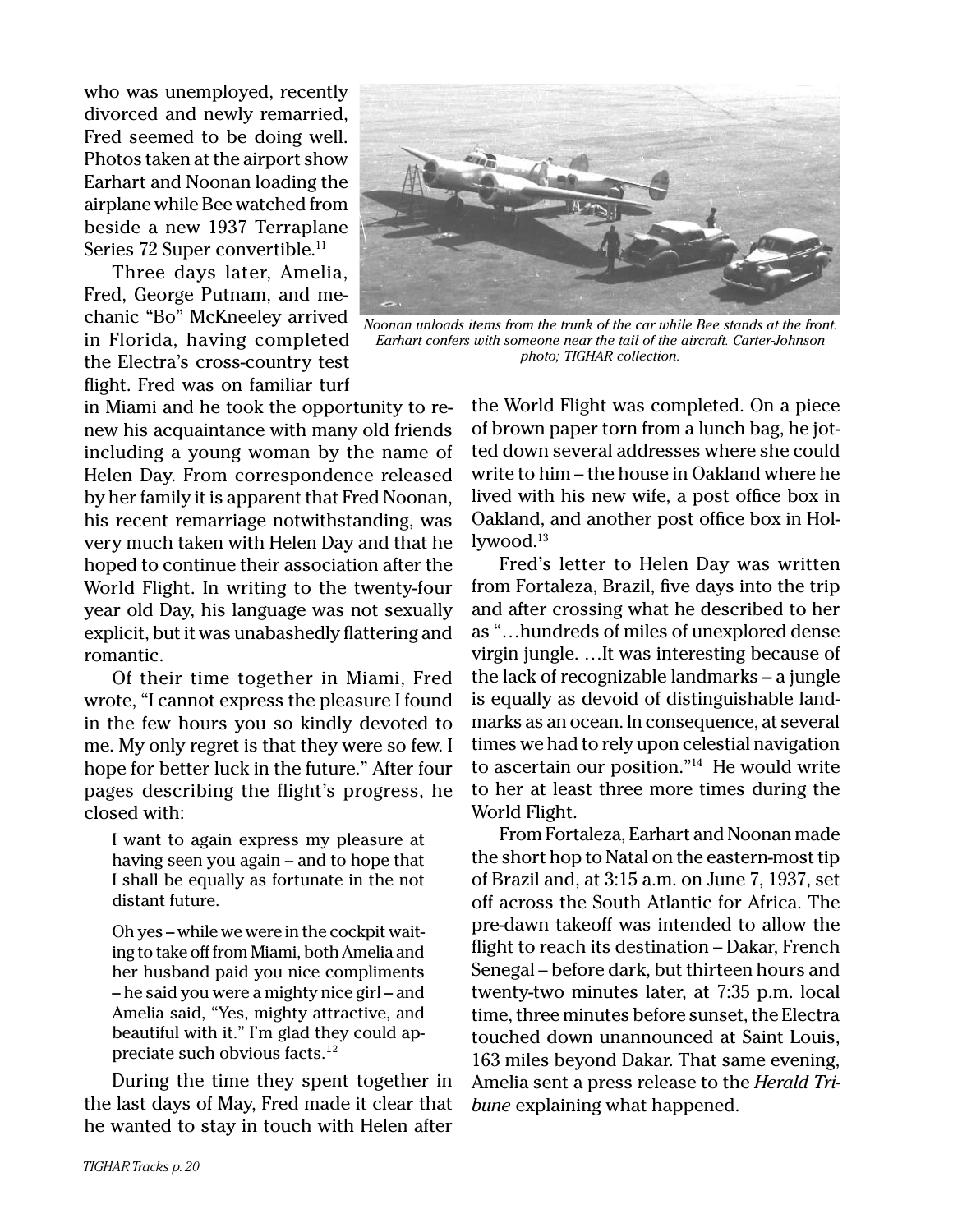Here at St. Louis are the headquarters of Air France for the trans-Atlantic service and I am grateful for the field's excellent facilities, which have generously been placed at my disposal. But it is only fair to say that I had really intended to land at Dakar 163 miles south of St. Louis. The fault is entirely mine.

When we first sighted the African coast, thick haze prevailed. My navigator, Captain Fred Noonan, indicated that we should turn south. Had we done so, a few minutes would have brought us to Dakar. But a left turn seemed to me more attractive and fifty miles of flying along the coast brought us here.

Once arrived over the airport and having definitely located ourselves, it seemed better to sit down rather than retrace our track along a strange coast with darkness imminent.<sup>15</sup>

It was a good story, but it was not true. The chart Noonan used to track the flight's progress was sent home later in the trip and is now in the Amelia Earhart Collection at Purdue University.16 Noonan's hand-drawn course lines and notations show very clearly that the flight made landfall on the African coast well south of, not north of, Dakar. The Electra then turned northward to pass several miles to the east – in other words, inland – of the city, which sits on a peninsula extending out into the Atlantic. There was no right or left turn. The flight continued up the coast to land at St. Louis.

In a letter written two days later, Noonan described the conditions that prevailed during the trip and made no mention of a disagreement with Amelia.

The flight from Natal, Brazil to Africa produced the worst weather we have experienced – heavy rain and dense cloud formations necessitated blind flying for ten of the thirteen hours we were in flight. To add to our woes the African coast was enveloped in thick haze, rendering objects invisible at distances over a half mile, when we made the landfall. And our radio was out of order – it would be, in

such a jam. However, with our usual good luck, if not good guidance, we barged through okay.<sup>17</sup>

In haze conditions such as Noonan described, forward visibility while flying toward a setting sun is virtually zero, so turning back toward the ocean to try to find Dakar with no radio, limited fuel, and failing daylight was not an attractive proposition. Finding St. Louis was a simple matter of following the coastline northeastward to where the Senegal River meets the sea.

Why Earhart so quickly put out a different story is not known, but at least one good reason is apparent. The decision to bypass Dakar under the prevailing circumstances was operationally correct but bureaucratically risky. The World Flight's path across Africa lay over French colonial possessions and there had been a great deal of State Department correspondence with Paris discussing specific routes and the various restrictions that would apply to each. Once the French authorities had been told which of the approved routes Earhart would follow, it was expected that she would go where she said she would go. All of the approved routes across Africa began in Dakar and failing to land there, if seen as willful disregard of the approved itinerary, might result in the airplane and crew being impounded and fined. However, if missing Dakar was represented as a navigational mistake – especially one for which the female pilot took the blame for not listening to her male navigator – the French authorities might be less likely to hold it against her. Whatever Earhart's motivations, the public and the French accepted her version of events and the next day the flight repositioned to Dakar without incident.\*

*<sup>\*</sup>Earhart's bogus account, cleverly expedient as it was, has become a staple of the Earhart legend and has been cited as the justification for endless speculation about Amelia's relationship with Noonan and whether and how she might have disregarded his instructions during the Lae/Howland flight.*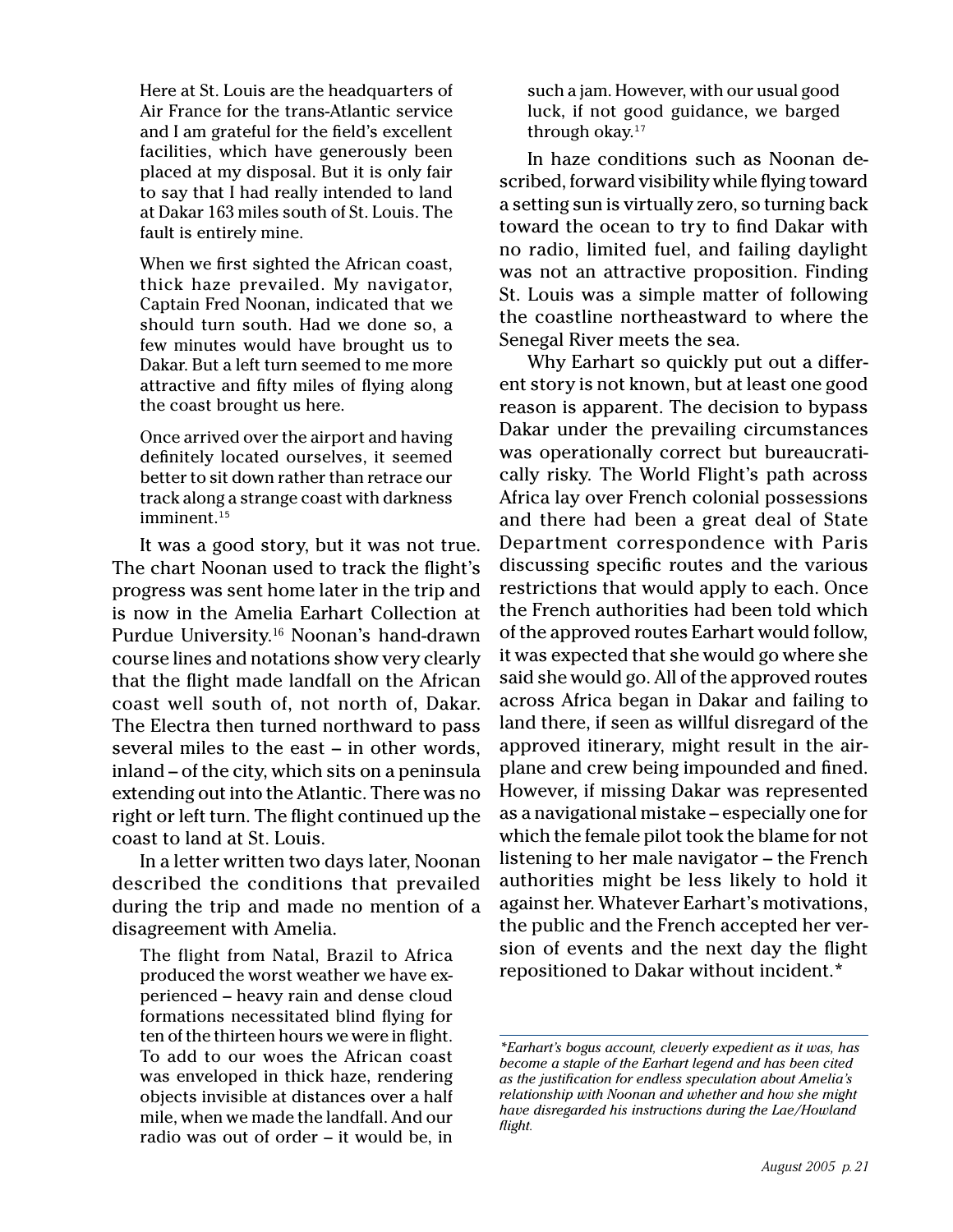The letter Fred Noonan wrote from Dakar on June 9, 1937 was addressed to "Eugene Pallette, Hollywood Roosevelt Hotel, Hollywood, California, Etas-Unis." Pallette was a popular and prolific film actor, best remembered today for his role as the rotund and raspy-voiced Friar Tuck in the 1938 Warner Bros. release "The Adventures of Robin Hood." The exact nature of his association with Fred Noonan is not known, but from the tone and content of the letter it would appear that the two men were engaged in some kind of venture that involved Noonan keeping Pallette informed about the progress of the World Flight via telegram from each and every destination. Noonan was running into difficulties meeting that obligation and his letter, sent back across the South Atlantic via airmail, was apologetic.\*

Dear Gene,

Having trouble sending messages such as I promised you – but I am doing the best that I can. Facilities are not always available, and therefore I am sending one message when possible, naming stop made since the previous message. Tried to get one off last night but some trouble developed at the cable station. As I had sent the cablegram to the cable office by messenger I have not yet ascertained the cause of the delay in transmission – but will do so later to-day.

After describing the flight so far, Noonan closed with:

We anticipate taking off for Niamey, French Niger, Central Africa, to-morrow morning, then to Khartoum, Egypt, and Aden, Arabia.

With kindest personal regards, and looking forward to a highball together in the not too distant future – I am

#### Sincerely, Fred Noonan<sup>18</sup>

Later that day, after the letter had been mailed, developing weather conditions prompted a change in the chosen route. Over the next five days the Electra crossed Africa by way of Gao, French West Africa; Fort-Lamy, French Equatorial Africa; El Fasher and Khartoum, Anglo-Egyptian Sudan; and then to Massawa and Assab in Italian Eritrea.

Noonan's letter to Pallette ended up in the possession of Fred's widow and, eventually, in a private collection of his correspondence. If there are other letters or telegrams from Noonan to Pallette they have not been released.

Little is known about Noonan's plans following the World Flight. In a 1937 newspaper interview, his wife said that they had plans to settle in southern California where Fred had "business offers." Many years later she said that Noonan had hoped to start a navigation school. That may be true, but it is difficult to connect such plans with Pallette's apparent need to be constantly updated on the progress of the World Flight. Noonan's Hollywood address and his association with a prominent film star suggest a possible connection with the motion picture industry, and it could be that a film based on the World Flight was being considered. If so, there was plenty of precedent. In 1936 Warner Bros. had released "China Clipper," a fictionalized account of the headline-making 1935 Pan American survey flights. Similarly, the highly publicized roundtrip flight to England by Dick Merrill and Jack Lambie in May, 1937 inspired "Atlantic Flight" a film released by Associated Artists later that year. Like "China Clipper," the story line was fictional but the film featured the actual aircraft used in the famous flight. In the case of "Atlantic Flight," the pilots, too, played major roles on the screen. The Earhart World Flight certainly fit the trend and it is an interesting coincidence that in 1937 Eugene Pallette was working on "The Adventures of Robin Hood" with Warner Bros., the same studio that had made "China Clipper."

The nature of the enterprise Noonan and Pallette were pursuing is a matter of speculation but the fact that Fred had promised to feed information to Pallette is not. During

*<sup>\*</sup>Airmail service across the South Atlantic was inaugurated in 1930 by Aeropostale which became part of Air France in 1932. Service from Brazil to the U.S. was via Pan American Airways.*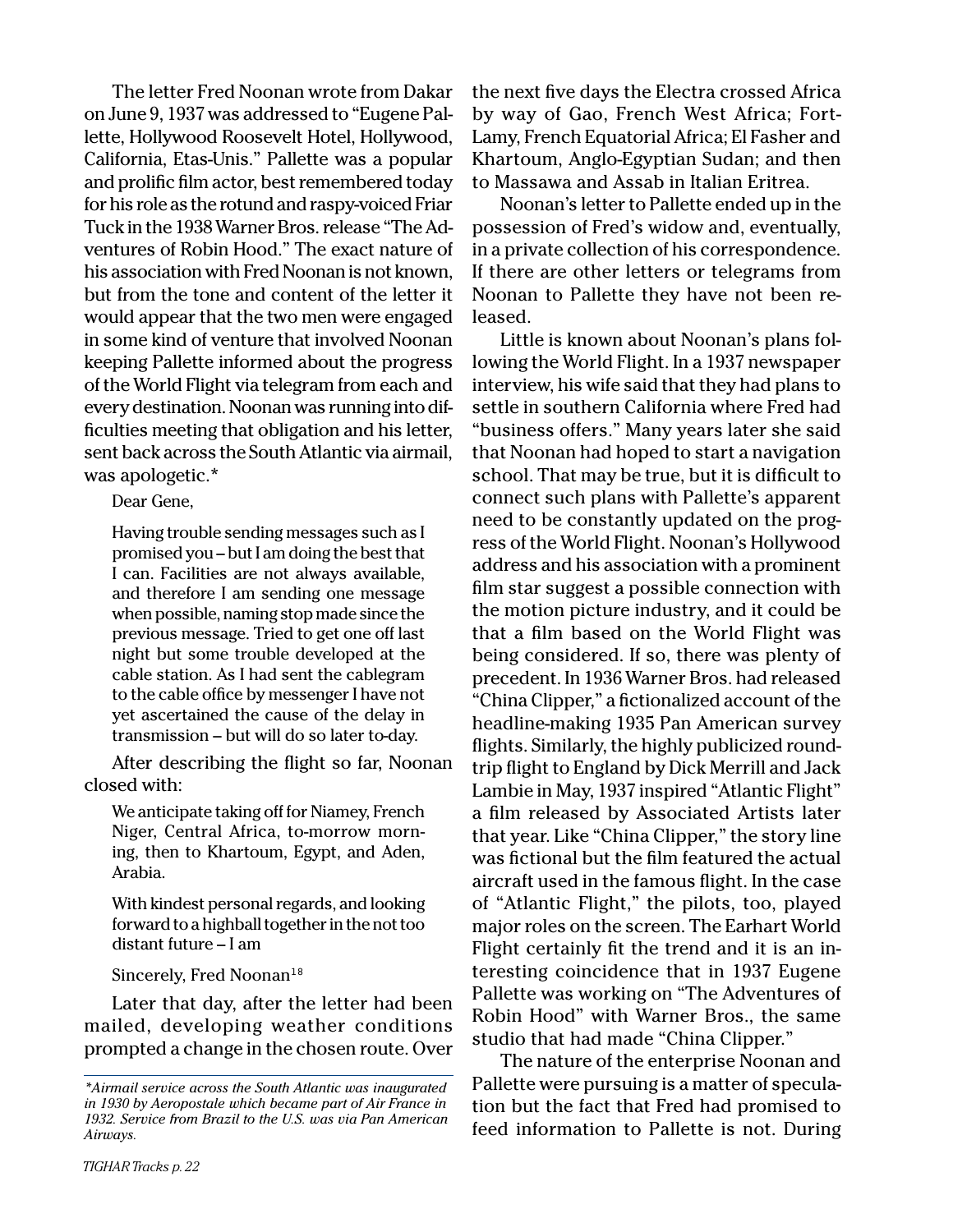the trip, Earhart sent press releases to the Herald Tribune under a deal negotiated by Putnam for exclusive newspaper coverage of the World Flight. No stories attributed to Noonan appeared in the press and it can be safely assumed that Putnam would not have permitted such competition. The messages to Pallette, therefore, were intended for some other purpose. Also, sending international cablegrams and airmail letters was expensive

and it follows that whoever was paying for them considered the cost justified.

Whether Earhart and Putnam were aware of Noonan's dealings with Pallette is not known, but given how closely they guarded and attempted to control every aspect of the World Flight, it is hard to imagine that they knew of Noonan's agreement to provide someone in Pallette's position with his own running account.  $\blacklozenge$ 

### **Notes**

- <sup>1</sup> Earhart Collection, Purdue University Special Collections, West Lafayette, Indiana.
- <sup>2</sup> United States Shipping Board, Service Record, for Noonan, Frederick Joseph, November 20, 1928.
- 3 Original press reports and photographs reproduced in *Pan American's Pacific Pioneers* by Jon E. Krupnick, Pictorial Histories Publishing, Missoula, Montana, 2000.
- 4 From Crate To Clipper With Captain Musick, Pioneer Pilot, by William Stephen Grooch, Longmans, Green & Company, New York. 1939.
- <sup>5</sup> Associated Press story dateline El Paso, Texas, March 3, 1937.
- <sup>6</sup> *Last Flight*, Earhart, Harcourt Brace, NY 1937.
- <sup>7</sup> Oakland *Tribune*, March 13, 1937.
- <sup>8</sup> Telegram from Noonan to Martinelli, March 19, 1937, in private collection of Elgen Long.
- <sup>9</sup> Oakland *Tribune*, March 29, 1937.
- <sup>10</sup> The Fresno *Republican*, April 5, 1937.
- <sup>11</sup> Photo taken by Dustin Carter at Union Air Terminal, Burbank on May 20, 1937.
- <sup>12</sup> Letter from Fred Noonan to Helen Day dated June 5, 1937.
- <sup>13</sup> Paper fragment with addresses in private collection of James T. Bible.
- <sup>14</sup> Letter from Fred Noonan to Helen Day dated June 5, 1937.
- <sup>15</sup> New York *Herald Tribune*, June 8, 1937, page 1.
- <sup>16</sup> Earhart Collection, Purdue University Special Collections, West Lafayette, Indiana.
- <sup>17</sup> Letter from Fred Noonan to Eugene Pallette dated June 9, 1937.
- <sup>18</sup> Letter from Noonan to Pallette dated June 9, 1937.